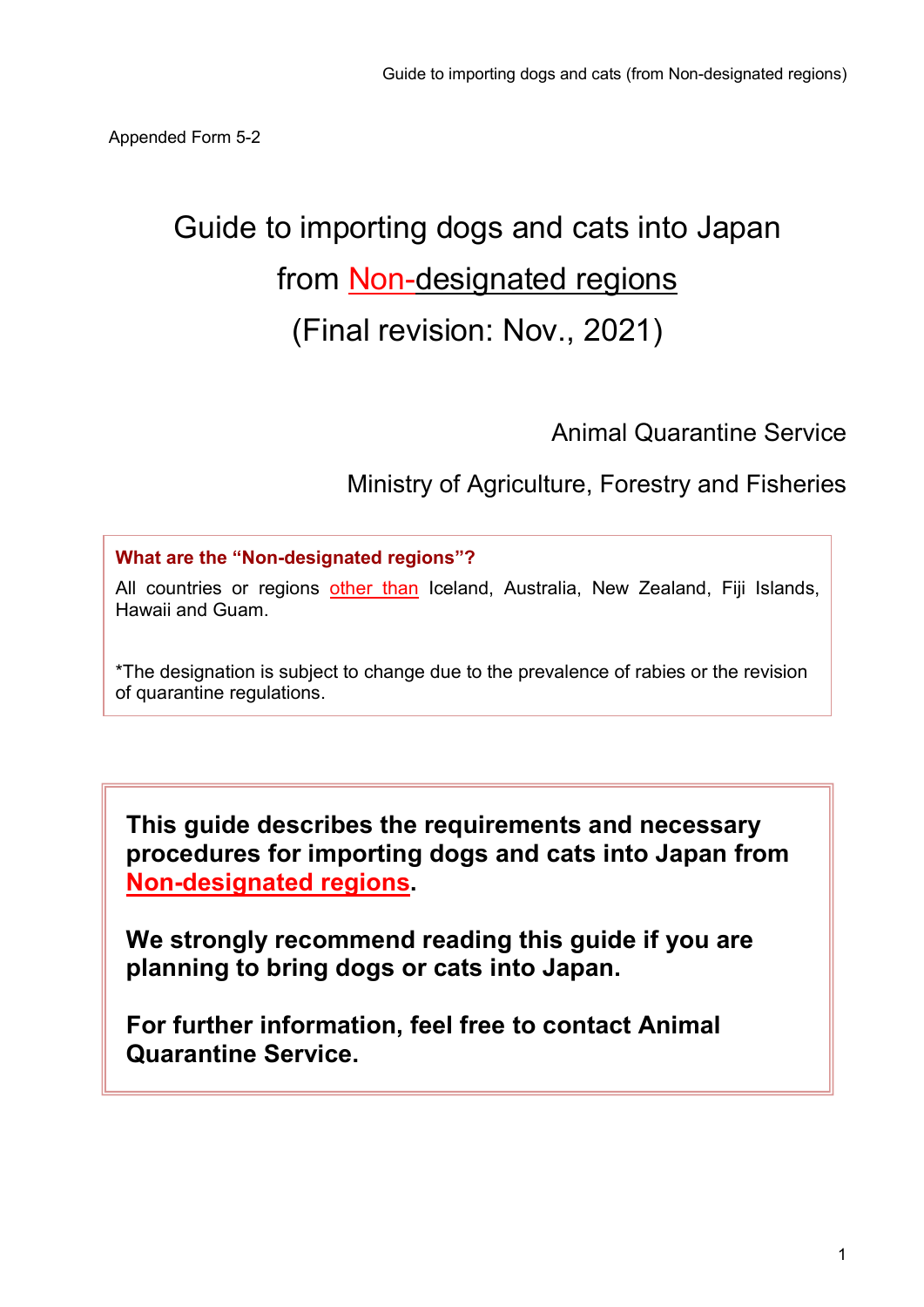# **Contents**

| STEP 6: Clinical inspection before departure (pre-export inspection)2                     |  |
|-------------------------------------------------------------------------------------------|--|
| STEP 7: Obtaining certificates issued by the government agency of the exporting country 2 |  |
|                                                                                           |  |
|                                                                                           |  |
|                                                                                           |  |
|                                                                                           |  |
| 2. Quarantine inspection at a detention facility of Animal Quarantine Service 2           |  |
| [Reference 1] Rabies vaccination administered before microchip implanting 2               |  |
|                                                                                           |  |
|                                                                                           |  |
|                                                                                           |  |
|                                                                                           |  |
|                                                                                           |  |
| [Reference 3] Recommended treatments (vaccinations, parasite treatment)2                  |  |
|                                                                                           |  |
|                                                                                           |  |
|                                                                                           |  |
|                                                                                           |  |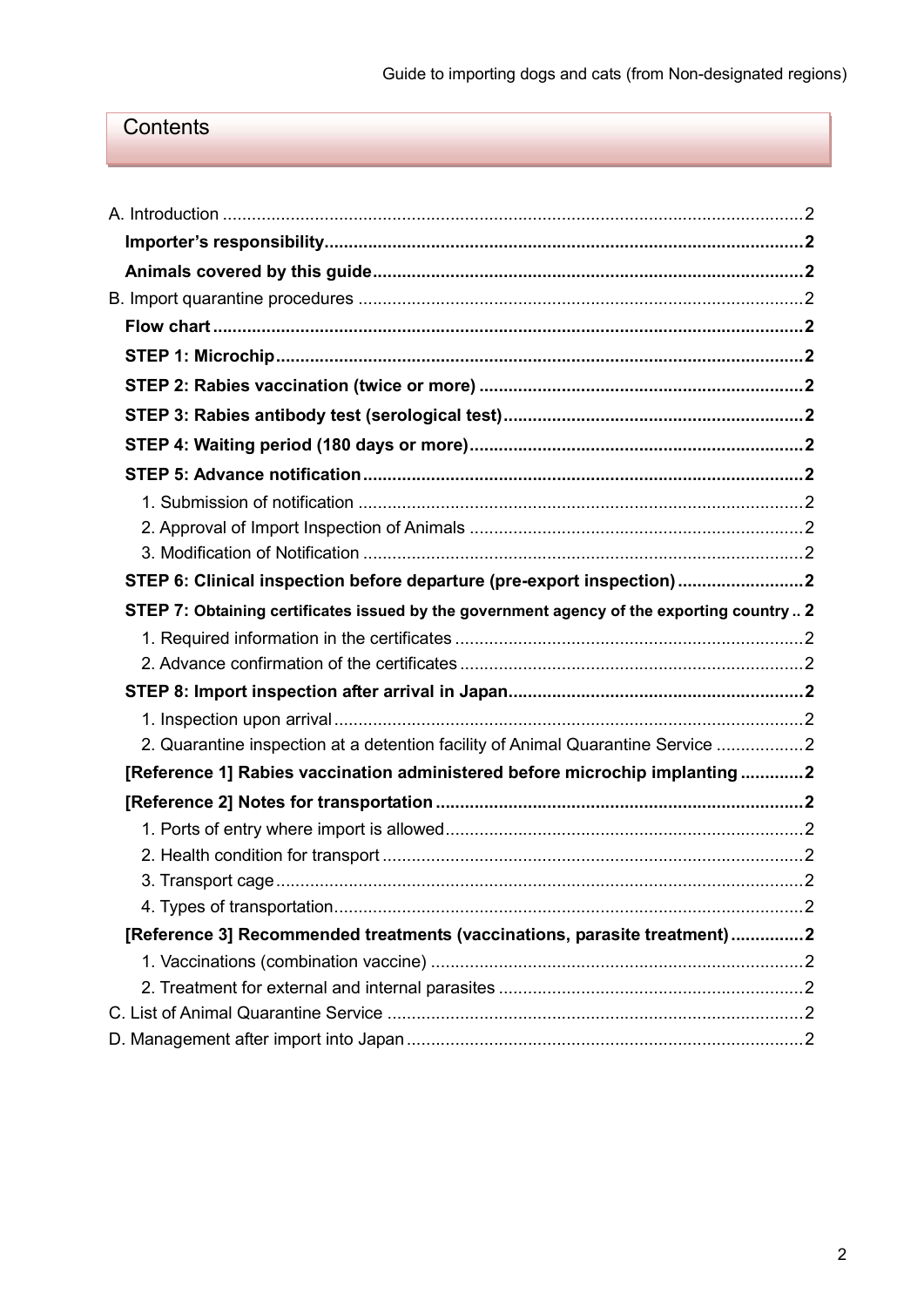# A. Introduction

Dogs and cats imported into Japan must undergo import quarantine in accordance with the Rabies Prevention Law and, additionally for dogs, the Domestic Animal Infectious Diseases Control Law.

For dogs and cats meeting certain requirements upon arrival in Japan, the quarantine period (for import inspection) will be within 12 hours.

Any dogs and cats that do not meet the requirements will be subject to quarantine at a detention facility of Animal Quarantine Service for the necessary period (up to 180 days). Depending on the results of the import inspection, the dog or cat cannot be allowed to enter Japan.

#### Importer's responsibility

The "importer" (person planning to import dogs or cats) is responsible for the following obligations at their own expense. You should begin the importation procedure only after fully understanding and accepting these obligations.

- $\blacklozenge$  Inspections and treatments in the exporting country
- ◆ Advance notification
- ◆ Obtaining all necessary documents including certificates
- ◆ Arrangements for transportation
- ◆ Application for Import Inspection upon arrival in Japan
- ◆ Measures and expenses for quarantine at a detention facility, if necessary
- ◆ Reshipment if import is not permitted
- ◆ Other matters that an animal quarantine officer may instruct as necessary

### Animals covered by this guide

This guide applies to the following animals and first-generation hybrids<sup>\*1</sup> between these and other animals.

| Type of | Family  | Genus | <b>Species</b> | Scientific name <sup>*2</sup> |  |
|---------|---------|-------|----------------|-------------------------------|--|
| animal  |         |       |                |                               |  |
| Dog     | Canidae | Canis | Domestic dog   | Canis familiaris              |  |
| Cat     | Felidae | Felis | Domestic cat   | Felis catus                   |  |

\*<sup>1</sup> First-generation hybrid: a cross between distinctly different parental types. Examples: Wolfdog (domestic dog × wolf); Savannah cat (domestic cat × serval)

<sup>\*2</sup> Source: A World List of Mammals with Japanese Names (Heibonsha Limited, 1998)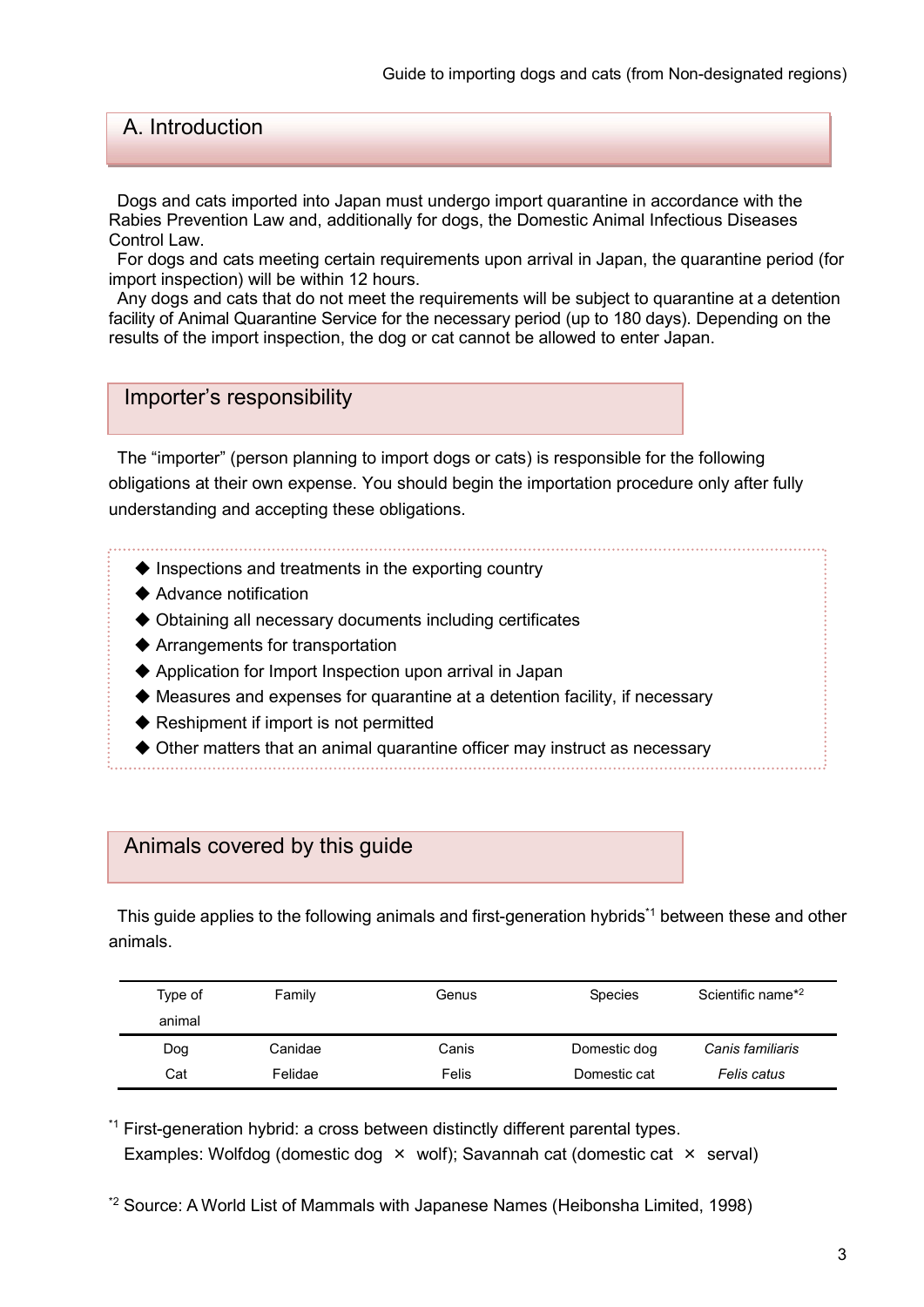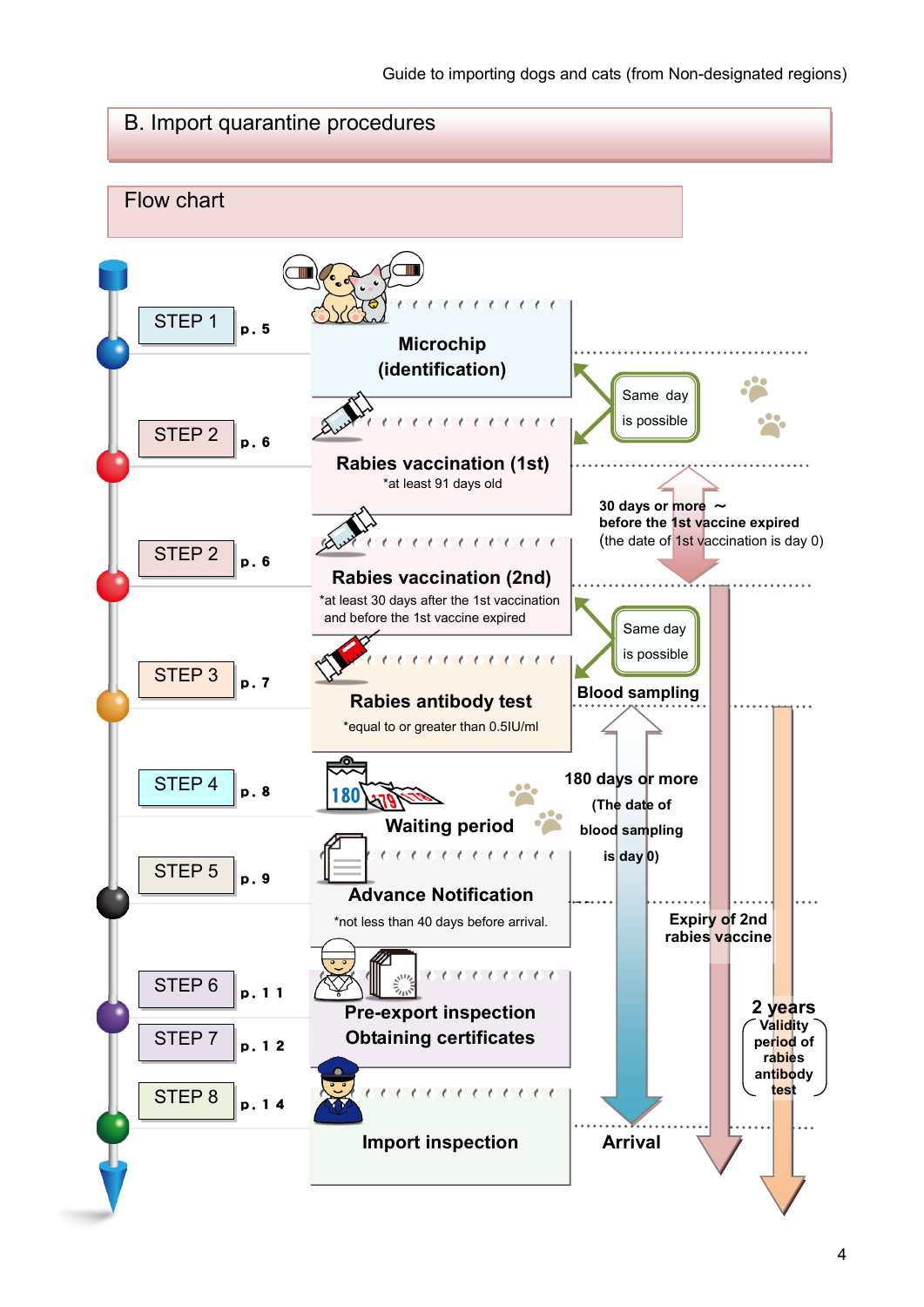# STEP 1: Microchip



All dogs and cats imported into Japan must be identified by a microchip.

#### Timing of microchip implanting

The microchip must be implanted before the first rabies vaccination  $I \rightarrow$  STEP 21. (Both procedures can be performed on the same day.)

#### \*What is a microchip?

This is a small chip that contains a unique identification number. An inserter shaped like an injection syringe is used to implant the microchip under the skin. The number is read by a specially designed scanner, enabling identification of the dog or cat.

#### Recommended microchip standards

ISO 11784 and 11785 (15-digit microchip code which consists only of numbers.) (ISO: International Organization for Standardization)

- ・Microchip can be implanted at a veterinary hospital.
- ・Make sure that the microchip number can be read by a microchip reader upon each inspection and treatment at a veterinary hospital.
- ・If the microchip number cannot be read or the microchip number does not match the number on the certificates issued by the government agency of the exporting country  $\rightarrow$  STEP 7] at the import inspection  $[\rightarrow$  STEP 8], the dog or cat will be subject to 180-day quarantine  $[\rightarrow$  STEP 8-2] or be returned at the importer's own expense.
- ・If the microchip is not in accordance with ISO standards, or if a method other than microchip is used for identification, you should contact Animal Quarantine Service at the expected port of entry  $[\rightarrow p. 23]$ .
- ・Rabies vaccination [→ STEP 2] administered before microchip implanting is invalid, but it may be accepted under certain conditions.  $[\rightarrow$  Reference 1]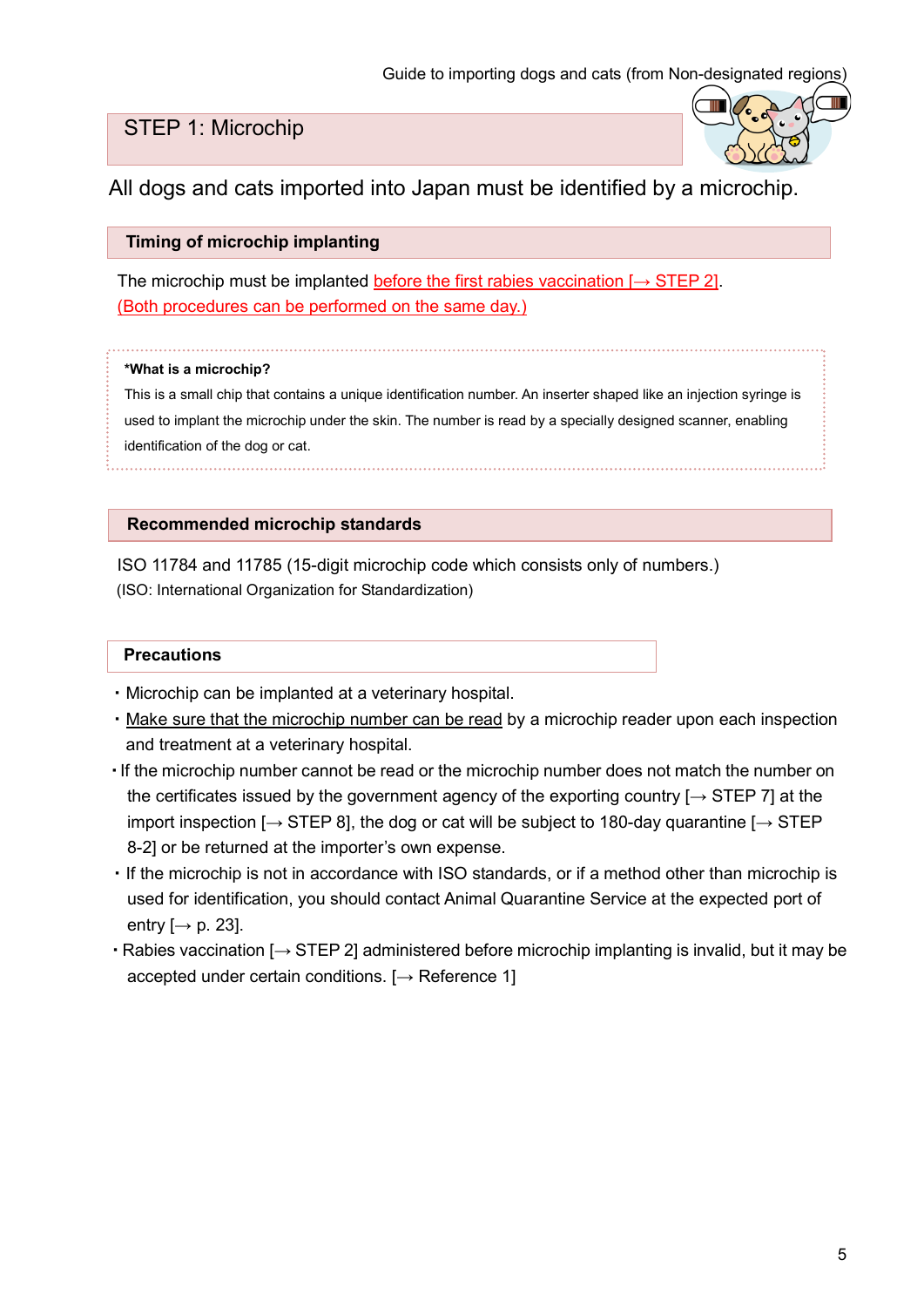# STEP 2: Rabies vaccination (twice or more)



Rabies vaccination must be administered twice or more after the microchip is implanted.

#### Timing of rabies vaccination

- ・First rabies vaccination
- $\Box$  Dogs and cats must be at least 91 days old at the time of vaccination (the date of birth is counted as day 0).
- □ Dogs and cats must be vaccinated after the microchip is implanted  $\rightarrow$  STEP 1]. (Both procedures can be performed on the same day.)

#### ・Second rabies vaccination

 $\Box$  The second vaccination must be administered at least 30 days after the first vaccination (the date of the first vaccination is counted as day 0) and within the effective period of the first vaccination.

#### \*What is the effective period?

This is not the expiration date for use of the vaccine (product), but the duration of immunity against rabies. As the duration may differ from product to product, you should confirm it with the veterinarian in charge of the vaccination.

#### Types of acceptable vaccines

- ・Inactivated (killed) virus vaccine
- ・Recombinant vaccine
	- \*These types of vaccines above must be satisfied the standards of the World Organization for Animal Health (OIE).

#### \*Live virus vaccine is not accepted.

- ・If the effective period of the rabies vaccination will expire before the day of arrival in Japan, an additional vaccination must be administered within the effective period.
- ・If administered after the effective period of the previous vaccination, it is not accepted as an "additional vaccination" and the importer must start the procedure from the first rabies vaccination.
- ・Rabies vaccination administered before microchip implanting is invalid, but it may be accepted under certain conditions.  $[~\rightarrow~\rightarrow~]$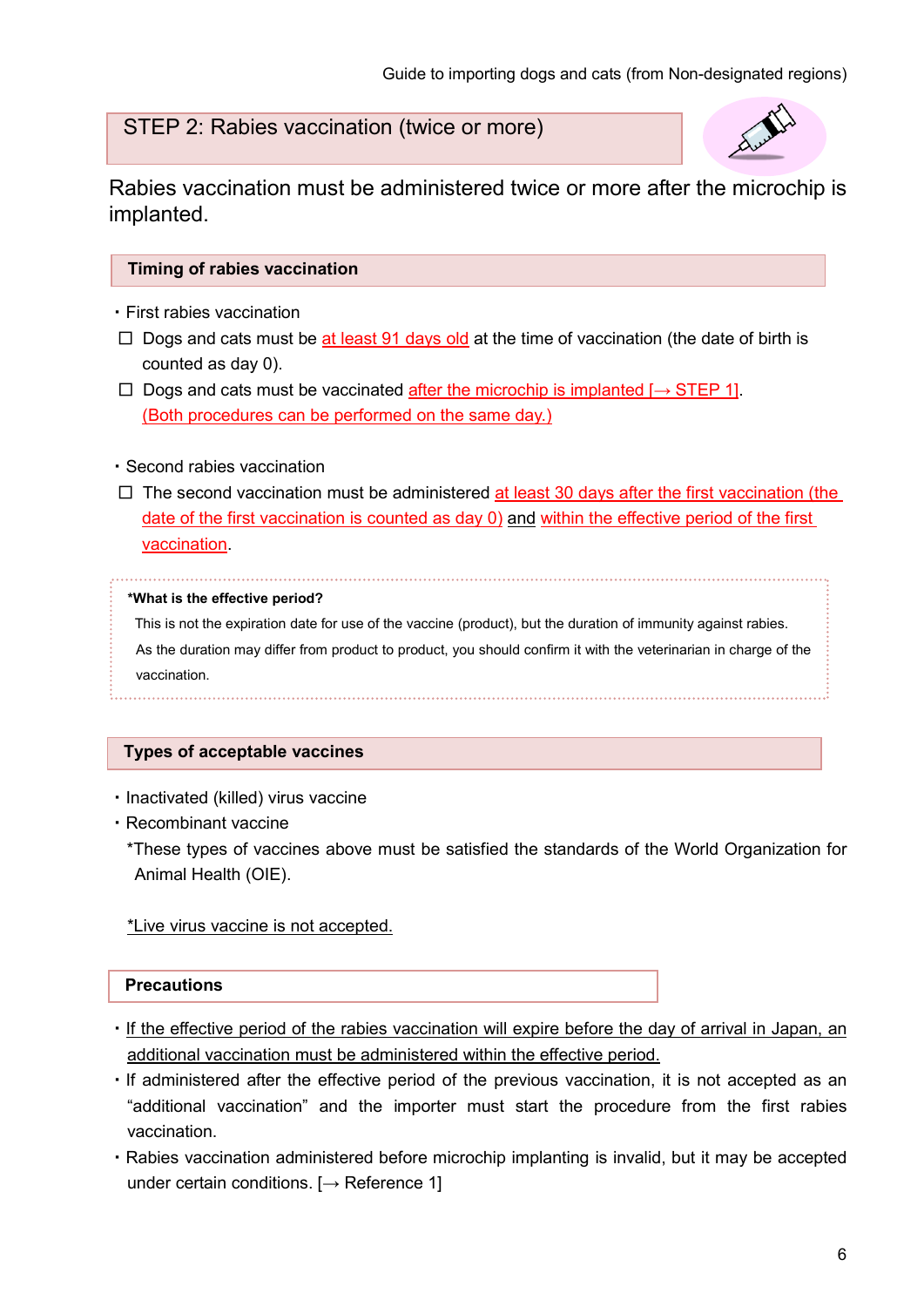# STEP 3: Rabies antibody test (serological test)



A blood sample (serum) must be sent to a designated laboratory for rabies antibody test.

#### Timing of rabies antibody test

A blood sample must be taken at a veterinary hospital after the second rabies vaccination  $\rightarrow$ STEP 2]. (The second rabies vaccination and blood sampling can be performed on the same day.) The blood sample must be taken within the effective period of the rabies vaccination.

#### Designated laboratories

Rabies antibody test must be performed at one of the designated laboratories. The laboratories are designated by the Minister of Agriculture, Forestry and Fisheries of Japan

The list of designated laboratories is available at http://www.maff.go.jp/aqs/animal/dog/lab.html

\*Test methods: FAVN (fluorescent antibody virus neutralization test) or RFFIT (rapid fluorescent focus inhibition test)

\*The blood sample (serum) of dogs must be subject to import or export inspection at Animal

Quarantine Service at the time of entry to or departure from Japan. For more information, contact Animal Quarantine Service at the expected port of entry  $[\rightarrow p. 23]$ .

#### Test result

The rabies antibody titer must be equal to or greater than 0.5 IU/ml.

#### Validity period of rabies antibody test

The test result is valid for 2 years from the date of blood sampling under conditions that the effective period from the first rabies vaccination continues with necessary additional rabies vaccinations.

Dogs and cats must arrive in Japan within the validity period of the rabies antibody test. If unable to arrive within the validity period, another rabies antibody test is required  $[\rightarrow$  STEP 4]

- ・Original result report of the antibody test issued by the designated laboratory is necessary at the time of import inspection  $[\rightarrow$  STEP 8].
- ・If the antibody titer is less than 0.5 IU/ml, the test must be performed again.
- ・We recommend you to contact a designated laboratory for detailed information on its procedure.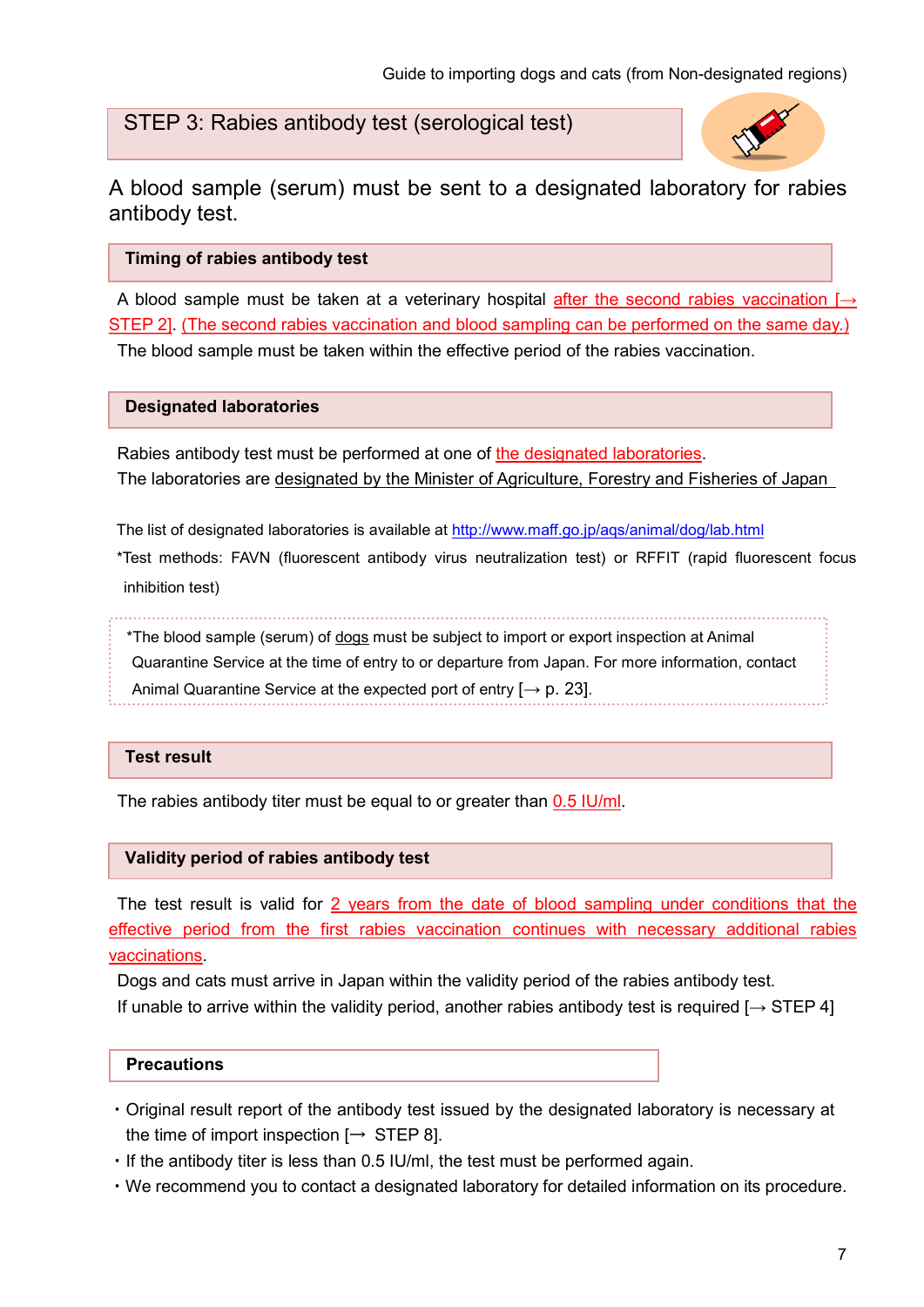# STEP 4: Waiting period (180 days or more)



The waiting period is 180 days or more (the date of the blood sampling for the rabies antibody test is counted as day 0).

Dogs and cats must arrive in Japan within the "effective period of the rabies vaccination" and the "validity period of the rabies antibody test" after at least 180 days from the date of blood sampling.

#### If the waiting period is less than 180 days

A dog or cat whose waiting has passed less than 180 days will be subject to quarantine at a detention facility of Animal Quarantine Service  $[\rightarrow$  STEP 8-2] until the total time of the waiting period and the quarantine period reaches 180 days.

#### If the effective period of the rabies vaccination will expire before arrival in Japan

An additional vaccination must be administered within the effective period. If not administered within the period, it will be necessary to repeat STEP 2 and onward.

#### If unable to arrive in Japan within the validity period of the rabies antibody test

The second rabies antibody test (antibody test ②) must be performed and the dog or cat must arrive in Japan within the validity period of antibody test ② (within 2 years after the date of blood sampling).

If the following three conditions are all met, another waiting period (180 days or more) is not necessary after antibody test ②.

- 1. The effective period from the first rabies vaccination continues up to arrival in Japan with necessary additional rabies vaccinations.
- 2. The date of blood sampling for antibody test ② is at least 180 days after the date of blood sampling for the first rabies antibody test (antibody test  $(1)$ ), which is counted as day 0.
- 3. The rabies antibody titer is 0.5 IU/ml or more in all the rabies antibody tests.

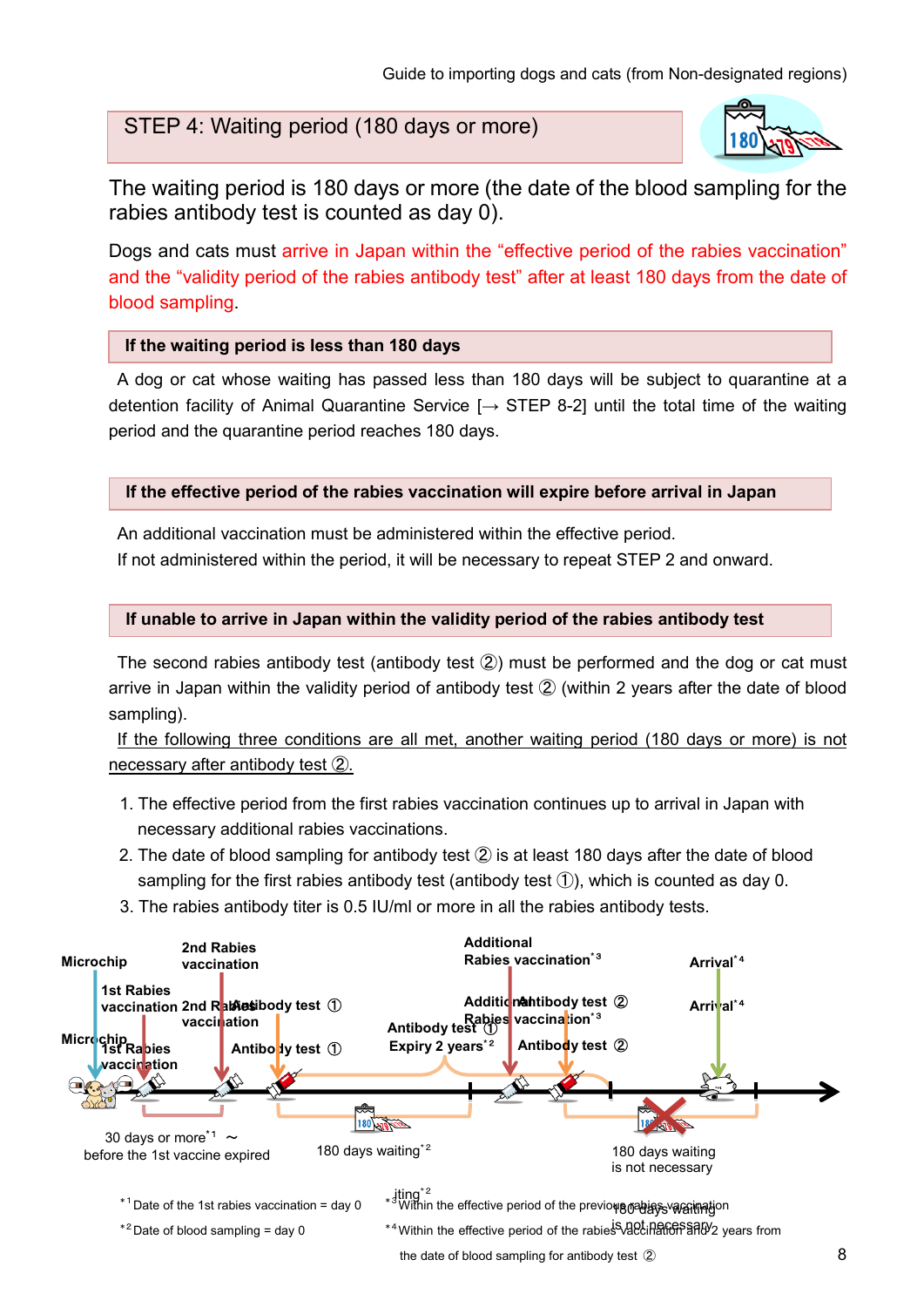# STEP 5: Advance notification

The importer must notify Animal Quarantine Service at the expected port of entry not less than 40 days before arrival in Japan.

#### 1. Submission of notification

The importer must submit a "Notification" to Animal Quarantine Service at the expected port of entry  $\rightarrow$  p. 23] by mail, fax or e-mail not less than 40 days before arrival in Japan.

"Notification" form is available on the website of Animal Quarantine Service.

http://www.maff.go.jp/aqs/english/animal/dog/import-other.html

◆ For dogs: "Notification for Import of Dogs under the Rabies Prevention Law and the Domestic Animal Infectious Diseases Control Law"

◆ For cats: "Notification of Import of Animals under the Rabies Prevention Law"

Notification can be made online through the NACCS (Nippon Automated Cargo and Port Consolidated System). https://webaps.naccs.jp/dfw/main/anau/anipas/AOWZ01/OWZ01W02O.jsp

#### Hints for "Notification".

- ・Date of birth (Age): If the date of birth is unknown, enter the age of the dog or cat at the time of arrival
- ・Scheduled place of arrival: Name of the expected arrival airport or seaport
- ・Consignor: The person exporting or traveling with the dog or cat from abroad
- ・Consignee: The person receiving the dog or cat upon arrival in Japan
- ・Date of identification: The date that the microchip was implanted
- ・Cargo or hand luggage: The type of transportation [→ Reference 2-4]
- ・Name and address of destination: Place where the dog or cat will be kept after import into Japan
- ・Rabies vaccination: Information on rabies vaccinations administered
- ・Date of expiry: Not the expiration date for use of the vaccine, but the duration of immunity (effective period)
- ・Kind of vaccine: Rabies vaccination → inactivated (killed) virus vaccine or recombinant vaccine

Other vaccination  $\rightarrow$  names of target diseases (such as distemper, feline calicivirus, etc.)

・Date of blood sampling: The date that the blood sample was taken for the rabies antibody test

- Ports of entry for importing dogs are restricted.  $[\rightarrow$  Reference 2-1]
- ・Clearly indicate the contact information on the "Notification."
- The "Notification" can be submitted during the waiting period before export  $[→$  STEP 4].
- ・In principle, a notification submitted less than 40 days before arrival in Japan will not be accepted.
- ・If the port of entry has not been determined 40 days before arrival in Japan, you can submit the "Notification" filled out with provisional information to one of Animal Quarantine Service at the most likely port of entry. After the plans are finalized, submit a "Modification on Notification of Import of Animals" [→ STEP 5-3].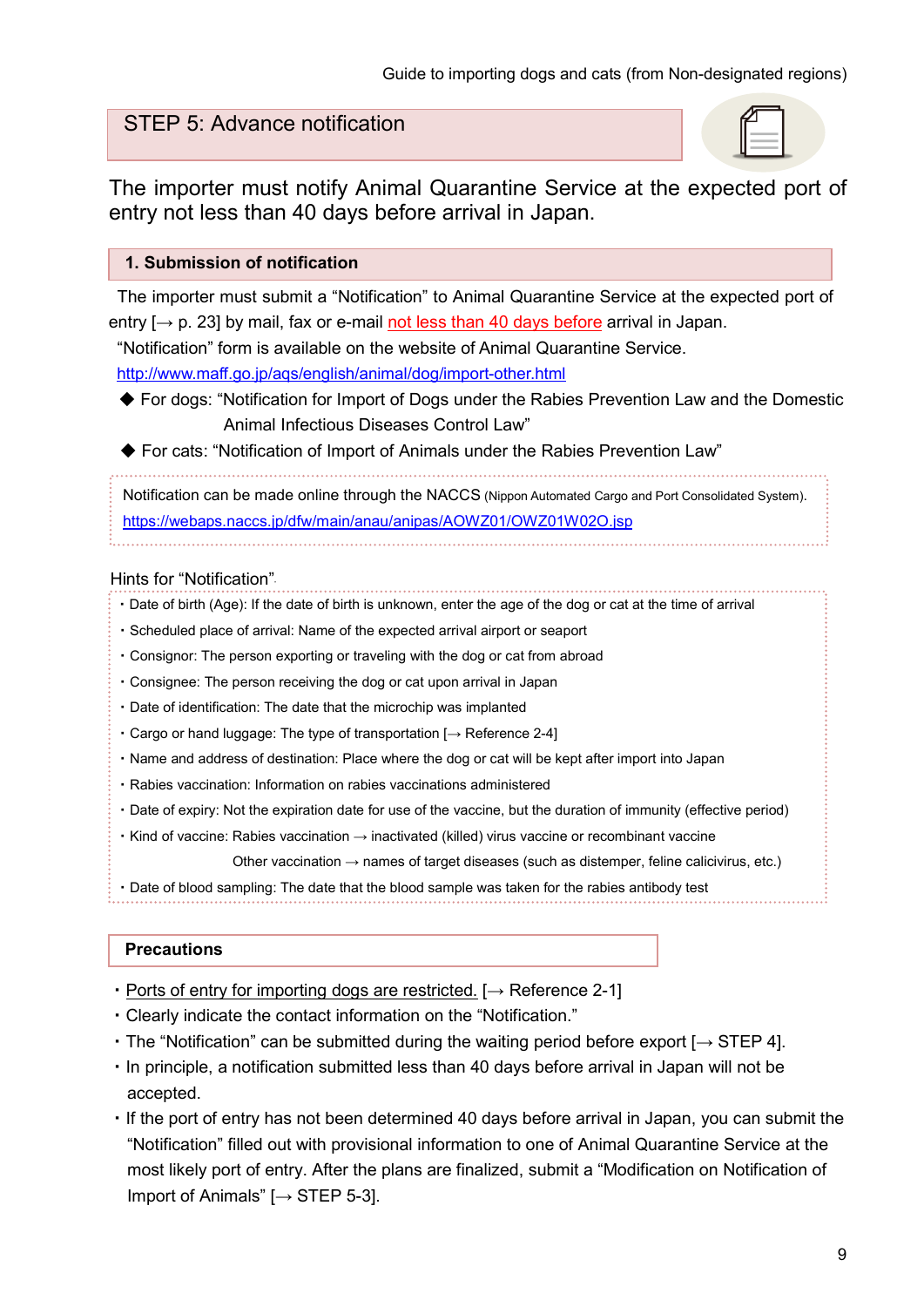#### 2. Approval of Import Inspection of Animals

Animal Quarantine Service will examine the "Notification" and related documents to issue an "Approval of Import Inspection of Animals". For export or boarding procedures, please print or save digitally the issued form.

#### **Precautions**

- ・Animal Quarantine Service may instruct some changes to the arrival date or the port of entry.
- ・The quarantine period on the "Approval of Import Inspection of Animals" may be subject to change due to the results of the import inspection upon arrival in Japan.

#### 3. Modification of Notification

If there are any changes or additions to the submitted "Notification," submit a "Modification on Notification of Import of Animals" by mail, fax or e-mail to Animal Quarantine Service to which the "Notification" was submitted.

If the changes or additions do not affect the import inspection, Animal Quarantine Service will re-issue an "Approval of Import Inspection of Animals."

・The "Modification on Notification of Import of Animals" form is available on the website of Animal Quarantine Service.

http://www.maff.go.jp/aqs/animal/dog/pdf/modnotification.pdf

・"Modification on Notification of Import of Animals" must be submitted before the scheduled arrival date.

If the original notification was made online through the NACCS, modification must be made through the NACCS, too.

\*Before making any changes, you need to contact Animal Quarantine Service to which the "Notification" was submitted.

#### **Precautions**

・The following changes may not be accepted as they may affect the import inspection:

- ◆ Advancing the arrival date
- ◆ Increasing the number of imported animals
- $\blacklozenge$  Replacing with different animals
- ◆ Changing the importation schedule after the scheduled arrival date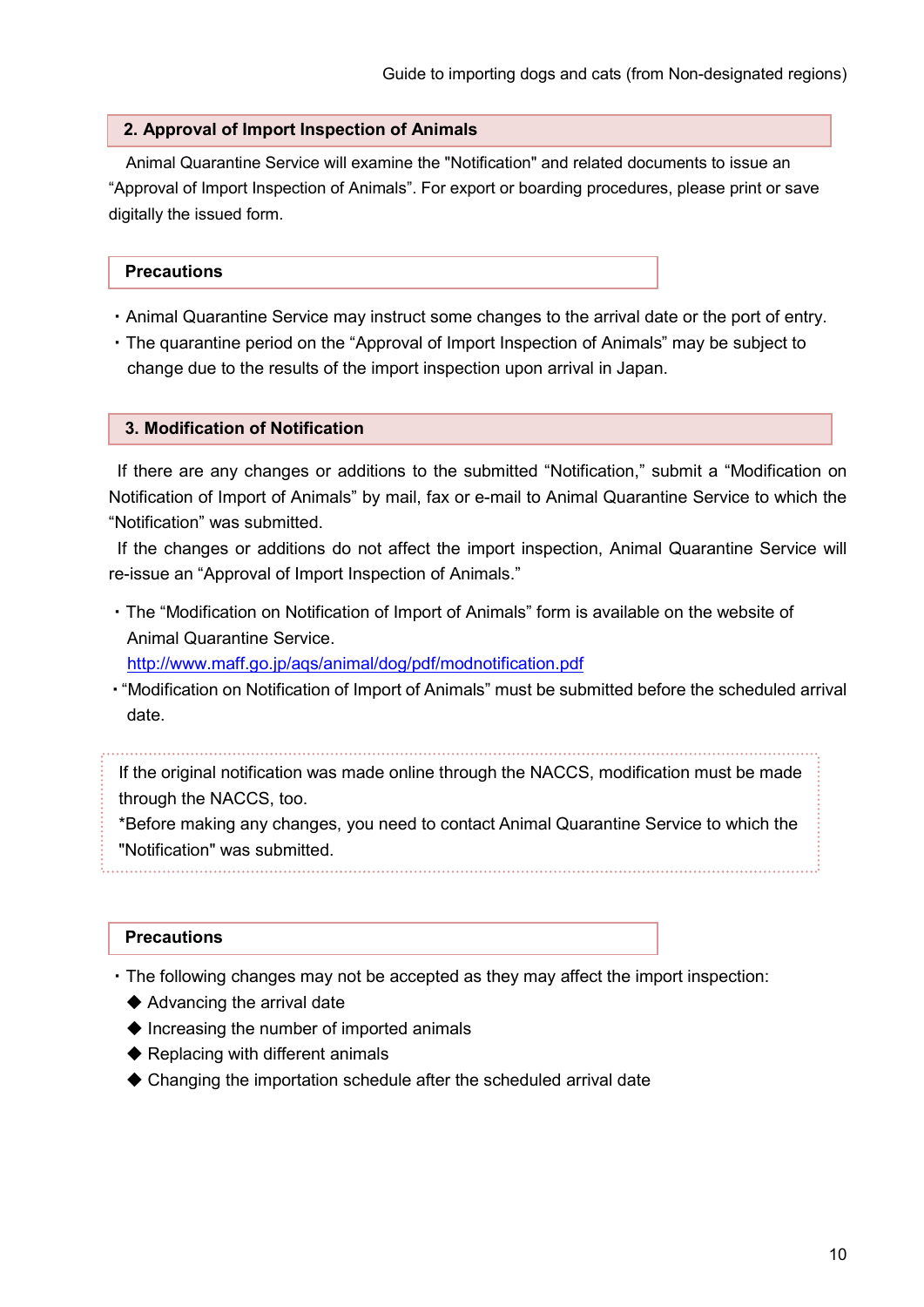# STEP 6: Clinical inspection before departure (pre-export inspection)



Before leaving the exporting country, all dogs and cats must undergo a clinical inspection (pre-export inspection) by a veterinarian.

#### Timing of pre-export inspection

Immediately before leaving (within 10 days before boarding), dogs and cats must undergo a clinical inspection by a private veterinarian or a veterinary officer of a government agency of the exporting country.

#### \*Date of pre-export inspection

It is desirable that this inspection is performed as close as possible to the date of departure (within 10 days before boarding). However, if it is difficult due to circumstances in the exporting country, contact Animal Quarantine Service at the expected port of entry  $[\rightarrow p. 23]$ .

#### Contents of clinical inspection

- ・For dogs
	- ◆ The dog has been found to be free from any clinical signs of rabies and leptospirosis.
- ・For cats
	- ◆ The cat has been found to be free from any clinical signs of rabies.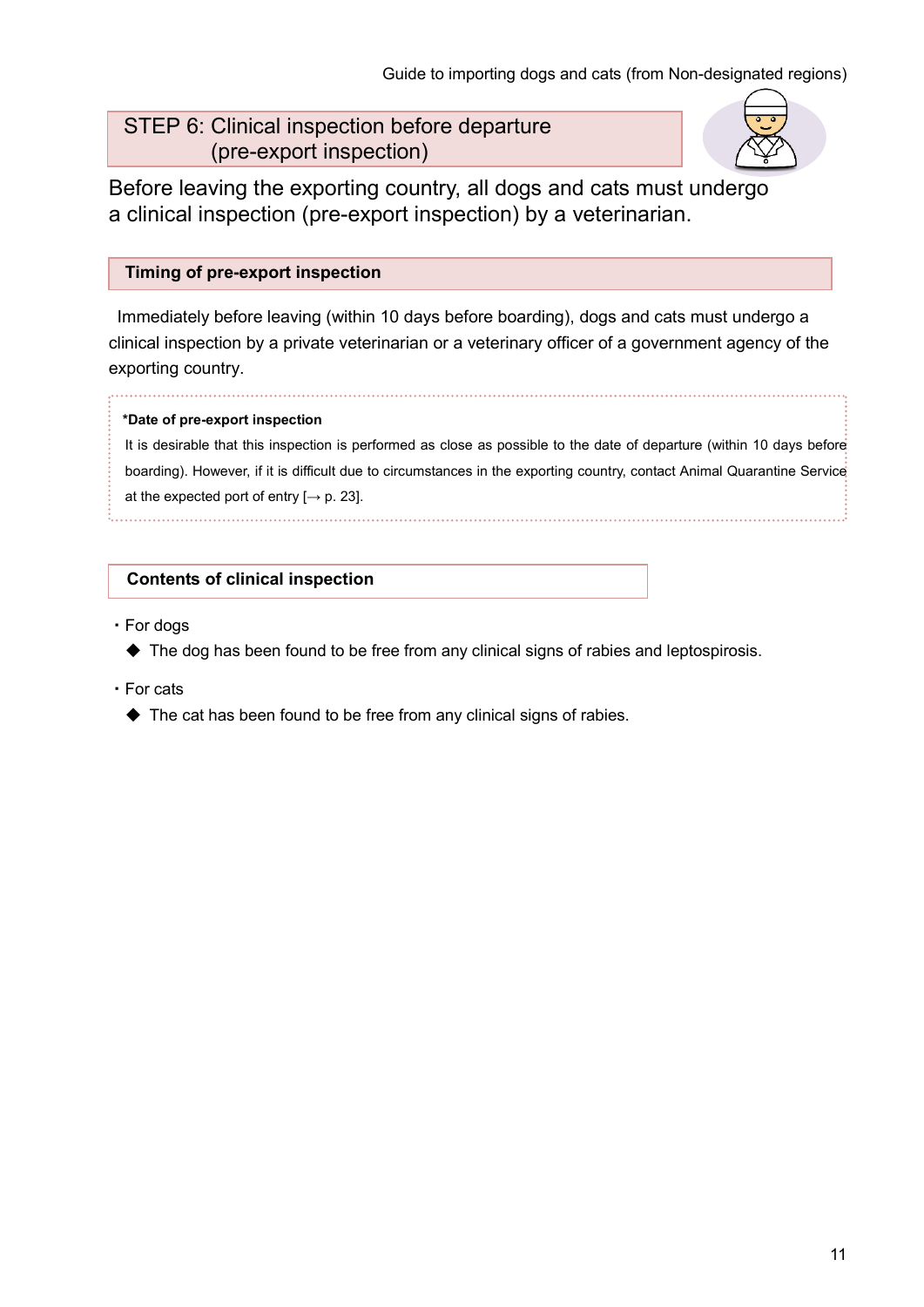# STEP 7: Obtaining certificates issued by the government agency of the exporting country



The importer must obtain certificates issued by the government agency of the exporting country.

#### \*What is the government agency of the exporting country?

This means that the agency in charge of animal quarantine services in the government of the exporting country (corresponding to Animal Quarantine Service in Japan).

#### 1. Required information in the certificates

#### (1) Date of birth or age

#### (2) Microchip  $[\rightarrow$  STEP 1]

- □ Microchip number
- $\Box$  Date of microchip implanting

#### (3) Rabies vaccinations  $[\rightarrow$  STEP 2]

(Information on all rabies vaccinations described on the accepted "Notification")

- □ Dates of vaccinations
- □ Effective period
- $\Box$  Kind of vaccine (inactivated (killed) virus vaccine or recombinant vaccine)
- $\Box$  Product name and manufacturer of vaccine

#### (4) Rabies antibody test  $[\rightarrow$  STEP 3]

(Information on all rabies antibody tests described on the accepted "Notification")

- $\square$  Date of blood sampling
- $\square$  Name of designated laboratory
- $\square$  Antibody titer

\*Attach the "Result report of the test" issued by the designated laboratory.

#### (5) Pre-export inspection  $[\rightarrow$  STEP 6]

- □ Date of inspection
- $\square$  The dog or cat has been found to be free from any clinical signs of rabies and, for dogs, leptospirosis.

#### (6) Vaccinations other than for rabies and parasite treatment  $[\rightarrow$  Reference 3]

- (Only when performed)
- $\square$  Name of target diseases or parasites
- $\square$  Dates of vaccinations or treatment (administration)
- $\Box$  Kind of vaccine (if vaccinated)
- $\square$  Effective period (if vaccinated)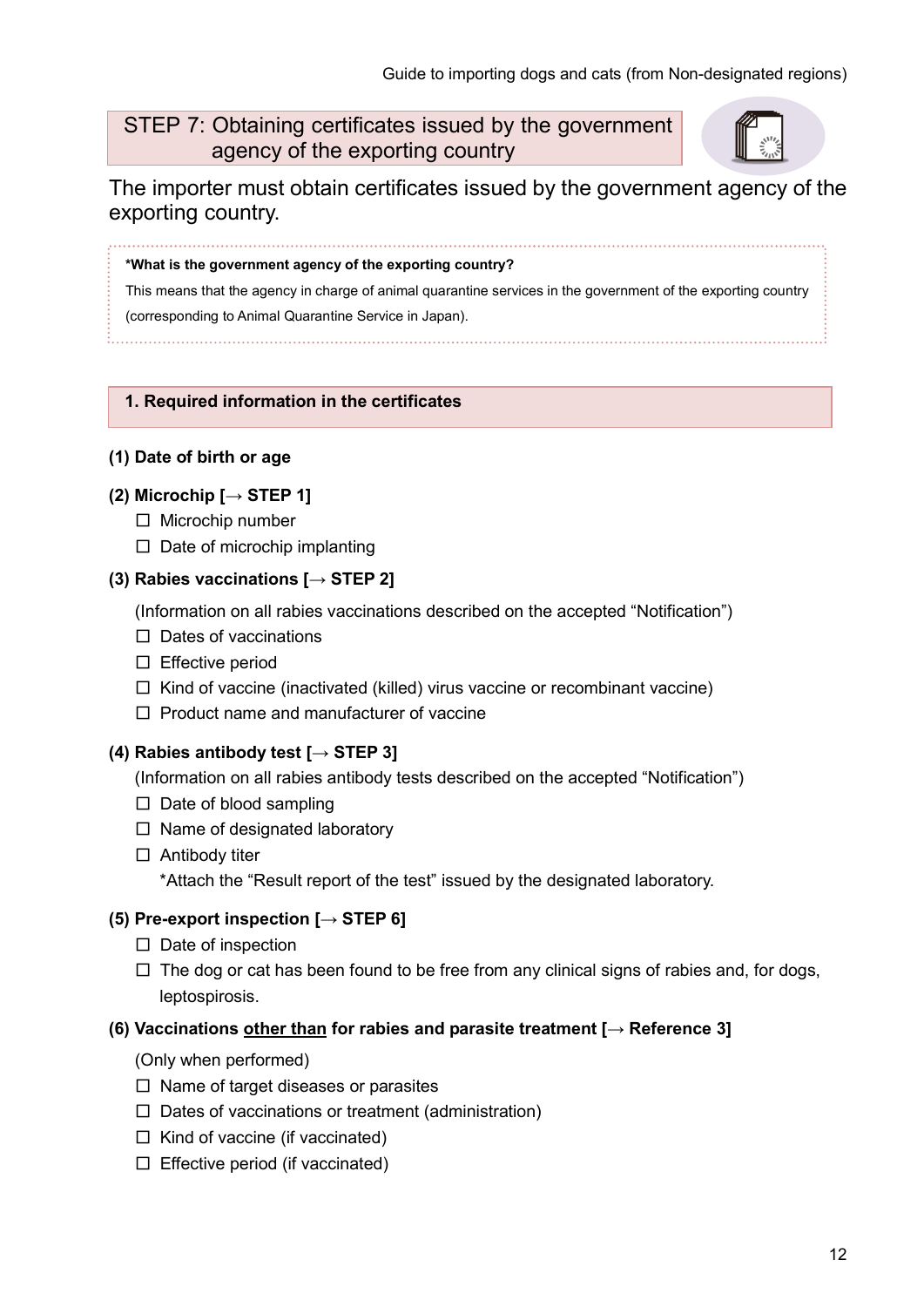#### Recommended certification forms (Form AC)

Using the recommended certification forms (Form AC) makes it possible for the importer to fill in the required information without any omissions.

- ・Form AC are available on the website of Animal Quarantine Service. http://www.maff.go.jp/aqs/english/animal/dog/attach/pdf/import-other-5.pdf
- ・The private veterinarian fills in the Form AC. Endorsement from the government agency of the exporting country must be obtained.
- ・Due to circumstance in the exporting country, official government veterinarian could fill in the Form AC instead of the private veterinarian.

As long as you have all of the blanks on the Form AC filled in and it's endorsed, there is no problem.

・If you need more page, attach another Form AC to the first page and fill in the blanks in a same manner.

#### \*What is an endorsement?

Endorsement means that the certificate is approved by the government agency of the exporting country. For a valid endorsement, the signature of the veterinary officer of the government agency, the name and official stamp of the agency, and the signed date are necessary. If the endorsement is not complete, the certificate will not be considered as issued by the government agency of the exporting country.

#### **Precautions**

- ・Do not use a pencil or erasable pen to fill in the certificates.
- ・Use of correcting fluid or correction tape is not acceptable. Draw double lines through the words to be corrected, and then write the correct information. The signature of the person making the correction and the correction date are also required.
- ・Once the endorsement is obtained, no corrections will be accepted other than those made by the government agency of the exporting country. Corrections should be made before the endorsement is obtained. If a correction is made by the government agency of the exporting country, another endorsement of the correction must be obtained.

#### 2. Advance confirmation of the certificates

In order to prevent any errors in the certificates, advance confirmation from Animal Quarantine Service is recommended.

- ・The importer can send the certificates (or drafts), after the required items are filled in, by fax or e-mail to Animal Quarantine Service that received the "Notification."
- ・Confirmation of drafts are recommended because corrections may not be accepted once the endorsement is obtained.

#### **Precautions**

 $\cdot$  If there are any errors in the certificates, the dog or cat will be subject to detention quarantine [ $\rightarrow$ STEP 8-2] for up to 180 days or will be returned.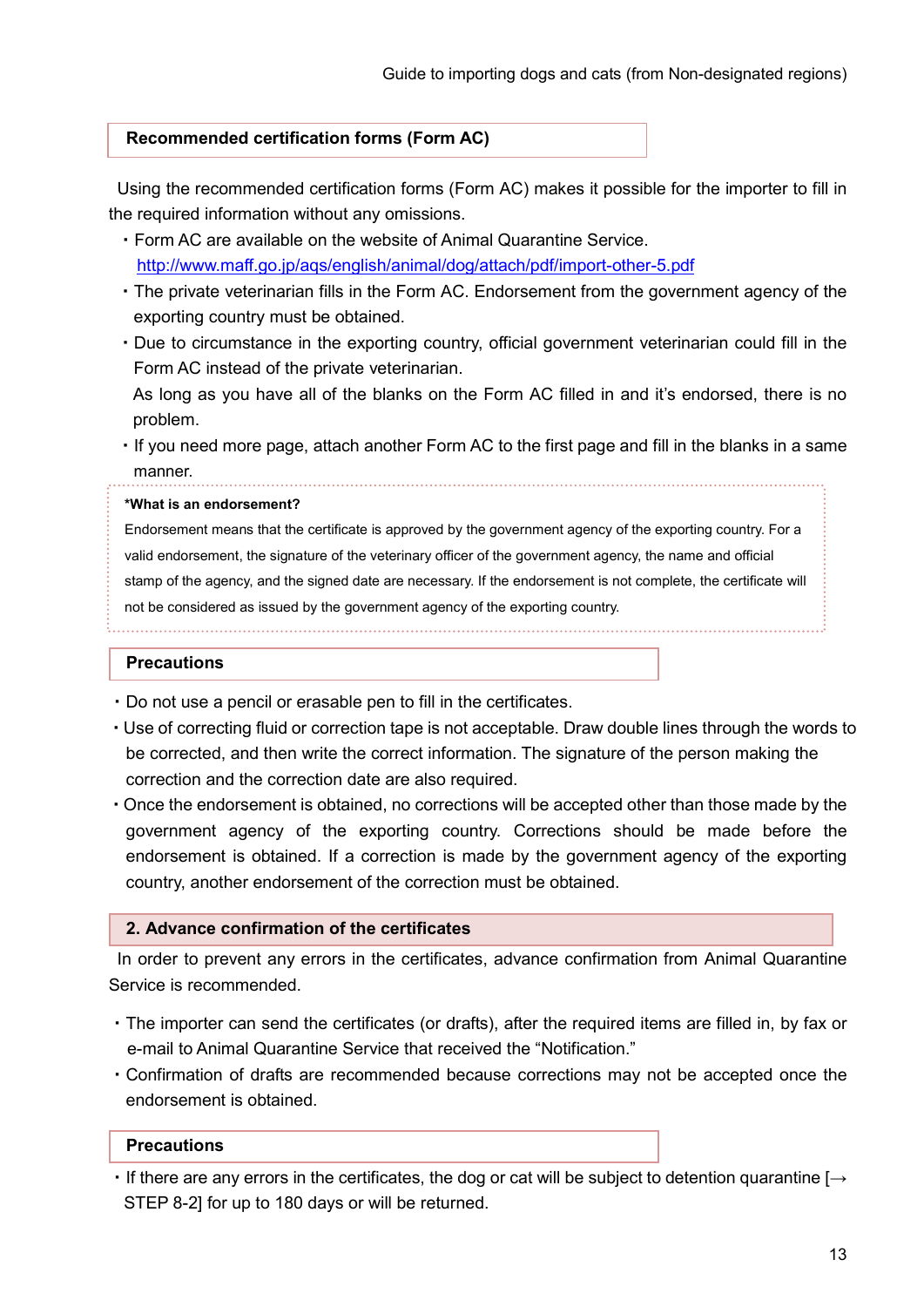# STEP 8: Import inspection after arrival in Japan



Dogs and cats must be inspected by Animal Quarantine Service at the port of entry upon arrival in Japan.

If the requirements are not met as the result of import inspection, the dog or cat will be subject to quarantine for up to 180 days, or will be returned.

#### Import inspection

Importer must apply for an import inspection to Animal Quarantine Service upon arrival.

#### 1. Inspection upon arrival

If no problems are found in the inspection upon arrival, an Import Quarantine Certificate will be granted and the dog or cat can be imported.

#### Places to apply for inspection

- $\blacklozenge$  For hand luggage (checked baggage) transportation  $\blacktriangleright$  Reference 2-4] Before Customs inspection, bring the dog or cat to Animal Quarantine Service counter in the baggage claim area.
- $\blacklozenge$  For cargo transportation  $[\rightarrow]$  Reference 2-4] After receiving the necessary documents from the airline or shipping line staff at the cargo area, come to Animal Quarantine Service office.

#### Applicant

The "Importer" or the "Attorney authorized by the Importer" must apply for the inspection.

#### Necessary documents

- □ Application for Import Inspection
- $\Box$  Power of Attorney (if an attorney except for the customs broker is in charge of the procedures.)
- $□$  Result report of the Rabies Antibody Test [ $→$  STEP 3]
- $\Box$  Certificates issued by the government agency of the exporting country  $[\rightarrow$  STEP 7]
- $\Box$  (For cargo transportation) A copy of the AWB (Air Waybill) (if air cargo)

A copy of the B/L (Bill of Lading) (if sea cargo)

□ Other documents that Animal Quarantine Service requires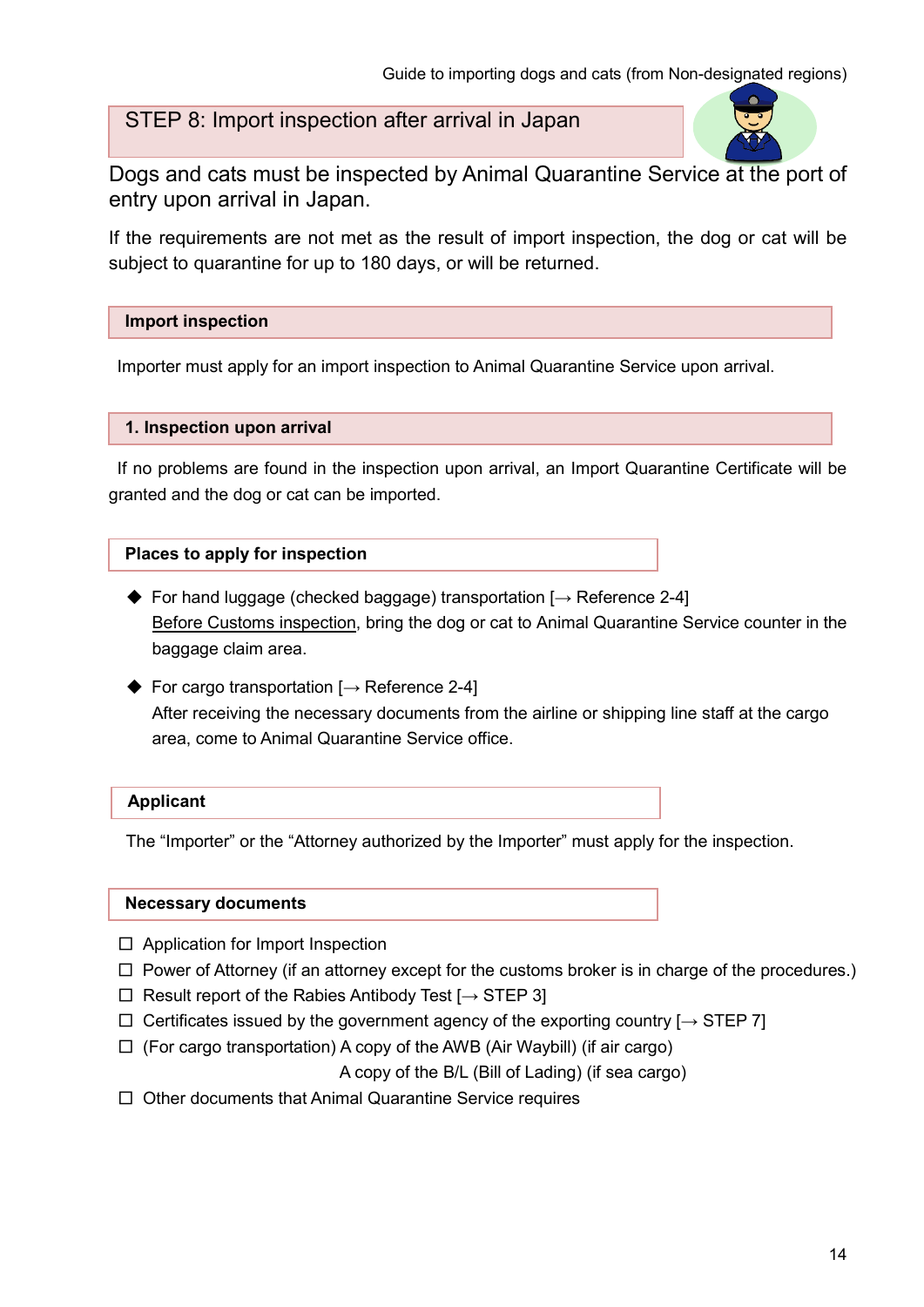#### Import inspection

The following matters will be inspected:

- $\blacklozenge$  No abnormality is found in the health condition of the dog or cat (target diseases: rabies and, for dogs, leptospirosis).
- $\blacklozenge$  Microchip number matches the numbers on all the certificates (by reading the microchip number).
- ◆ The certificate is issued or endorsed by the government agency of the exporting country.
- $\blacklozenge$  The contents of the certificates issued by the government agency of the exporting country meet the requirements for importing dogs and cats into Japan.

#### Estimated time for inspection

If no problems are found with the certificates or with the health condition of the dog or cat (the requirements are met), the quarantine period for inspection will be less than 12 hours (usually less than a few hours).

#### Rabies Antibody Titer Monitoring Survey (dogs only)

In order to look into our quarantine system, the Rabies Antibody Titer Monitoring Survey (blood sampling) is conducted at the Narita International Airport, Tokyo International Airport (Haneda Airport), Chubu International Airport, and Kansai International Airport. Dogs are randomly selected for the survey in advance of arrival.

The importer will be notified if selected for the survey. We appreciate your cooperation.

#### If any problems are found in the inspection upon arrival

If any problems are found upon arrival, the dog or cat will be subject to quarantine at the detention facility of Animal Quarantine Service  $\rightarrow$  STEP 8-2]. Depending on the results of the import inspection, the dog or cat cannot be allowed to enter Japan.

If the importer wants the dog or cat to be returned without undergoing quarantine at the detention facility, these will be conducted under the directions of Animal Quarantine Service, but the procedures must be taken at the importer's own responsibility and expense. If the importer chooses to return the dog or cat to the exporting country, the importer should contact the authorities in charge of quarantine or the embassy of the country receiving the dog or cat and confirm the requirements.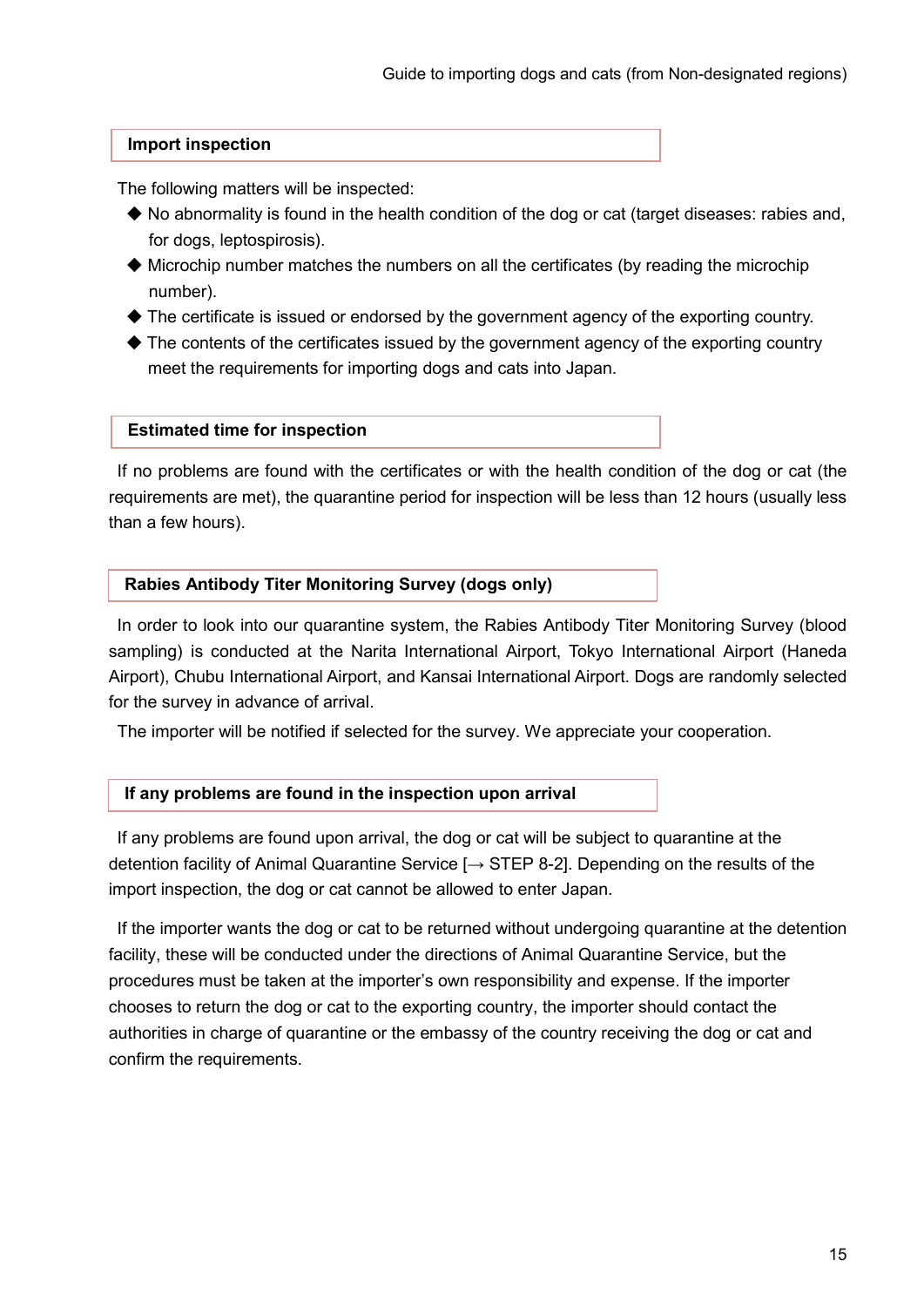#### 2. Quarantine inspection at a detention facility of Animal Quarantine Service

If the requirements are not met, the dog or cat will be subject to quarantine at the detention facility of Animal Quarantine Service for the necessary period (up to 180 days). If no problems are found with the health condition of the dog or cat after completion of the quarantine period, an Import Quarantine Certificate will be granted and the dog or cat can be imported.

#### Detention facility for quarantine

Quarantine is conducted at a detention facility of Animal Quarantine Service at the port of entry.

Animal Quarantine Service with a detention facility:

- ◆ Airport: Hokkaido sub-branch (Iburi branch office), Narita branch, Haneda Airport branch, Chubu Airport branch, Kansai Airport branch, Fukuoka Airport sub-branch, Kagoshima Airport sub-branch
- ◆ Seaport: Yokohama head office, Kobe branch, Osaka sub-branch, Moji branch, Okinawa branch

#### Cost of quarantine inspection

The importer is responsible for all costs of quarantine other than the cost of inspections by Animal Quarantine Service.

- ・Cost of transportation from the port of entry to the detention facility (the importer cannot transport the dog or cat).
- ・Cost of caretaking during the quarantine (cost of food and cleaning/disinfection of cell)
- ・Lighting, heating and water expenses for detention facility
- ・Veterinarian's visiting fee (if necessary)
- ・Cost of reshipment
- ・Cost of restoration such as repairs to the detention facility
- ・Other necessary expenses

#### Care of your pet during quarantine

The importer is responsible for caretaking and feeding during quarantine.

- ・At a detention facility where a caretaker company is stationed, the importer can entrust the caretaking and feeding duties to the caretaker.
- ・For information about the caretaking and feeding at a detention facility where a caretaker company is not stationed, contact Animal Quarantine Service.

Detention facilities where a caretaker company is stationed:

Narita branch, Haneda Airport branch, Kansai Airport branch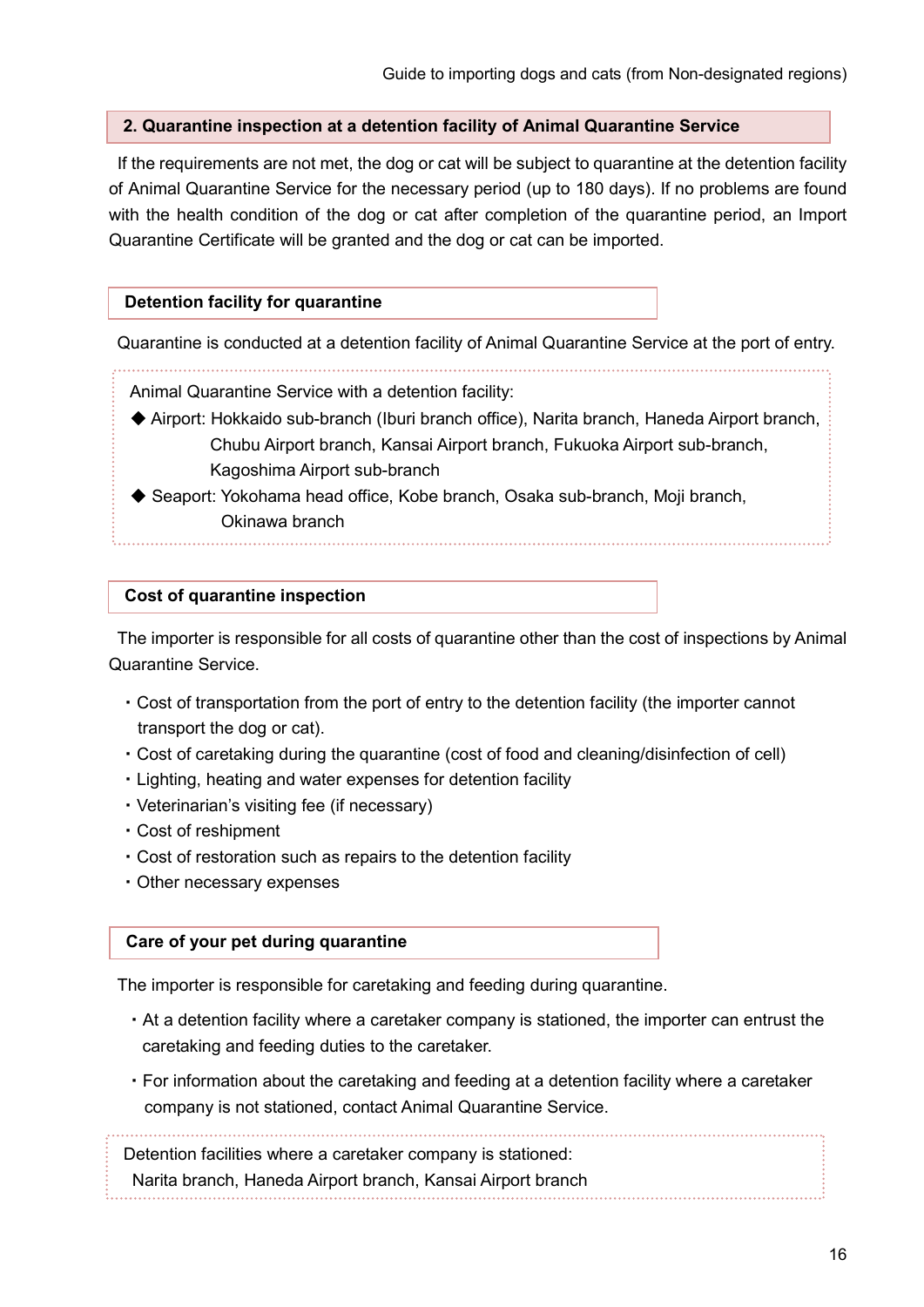#### Visits during quarantine

Visiting your dog or cat during quarantine is allowed, but the visiting hours and the visitors are restricted.

For further information, contact Animal Quarantine Service.

#### If any problems are found during quarantine

If symptoms of rabies or, for dogs, leptospirosis is observed, the quarantine period may be extended and some additional examinations may be conducted.

- ・During quarantine, dogs and cats cannot be brought out of the detention facility under any circumstances, except when the dog or cat is returned to the exporting country.
- ・Medical treatments at the detention facility by a private veterinarian is allowed. You are strongly recommended to find a veterinarian, who can come to the detention facility for medical treatments, before starting quarantine.
- ・In terms of health care for dogs and cats during quarantine and sanitary control of the detention facility, vaccinations (combination vaccine) and parasite treatments  $[ \rightarrow$  Reference 3] should be performed in advance in the exporting country.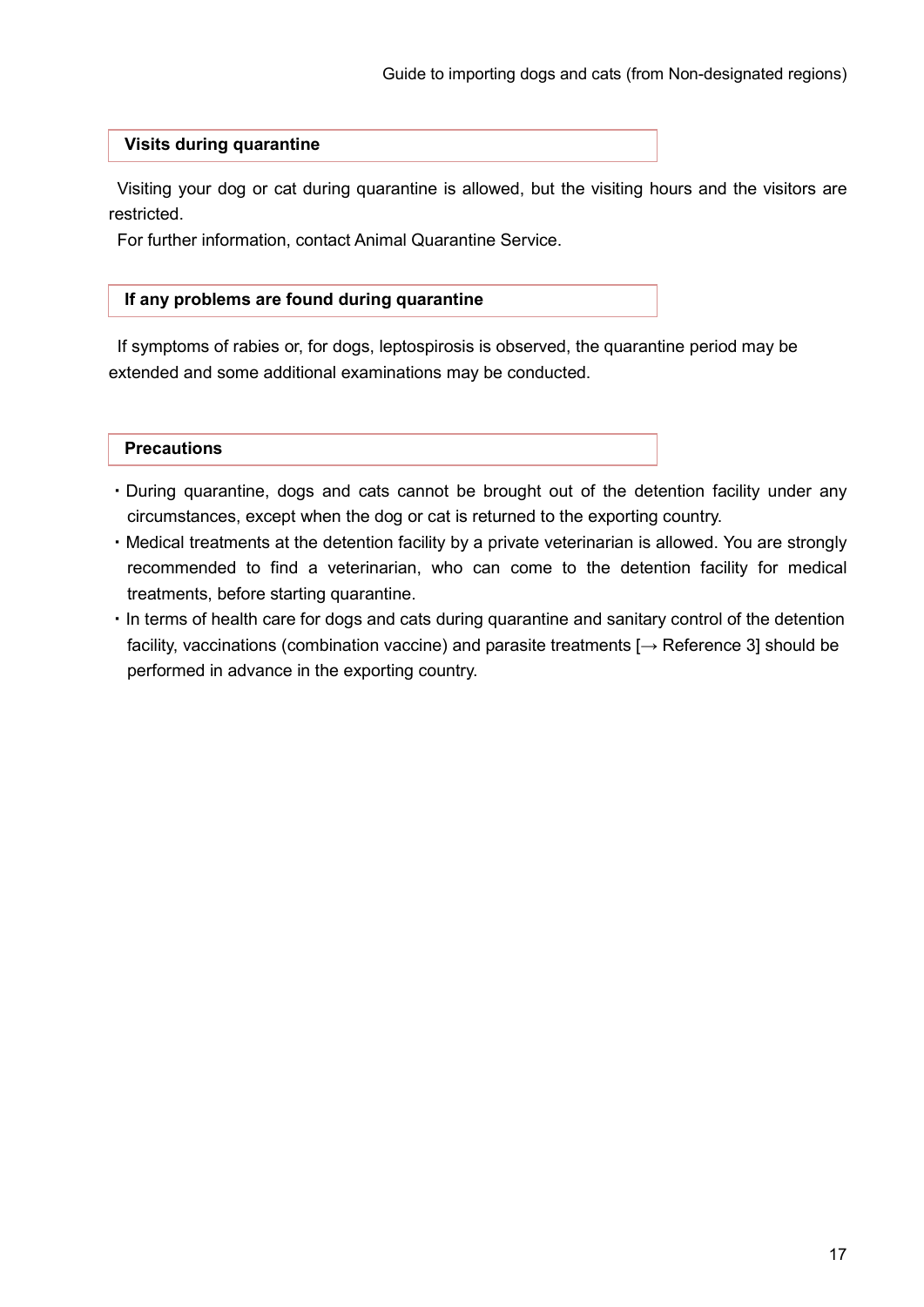[Reference 1] Rabies vaccination administered before microchip implanting

Rabies vaccination administered before microchip implanting will be considered valid only when the following conditions are met.  $\epsilon$ 

You are strongly recommended to contact Animal Quarantine Service in advance.

#### Eligible dogs and cats

- $\square$  A rabies vaccination (rabies vaccination  $\circled{1}$ ) was administered before the microchip was implanted.
- $\Box$  At least 91 days old at the time of rabies vaccination  $\Diamond$  (the date of birth is counted as day 0).
- $\Box$  At least 30 days have passed from rabies vaccination  $\Box$  (the day of vaccination is counted as day 0) and it is still within the effective period of rabies vaccination ①. \*the effective period  $I \rightarrow$  STEP 21

#### **Conditions**

- ◆ There are two ways:  $*(1)$  = the first time,  $(2)$  = the second time
- One time of rabies antibody test

Rabies vaccination  $(1) \rightarrow$  Microchip implanting<sup>\*1</sup>  $\rightarrow$ 

"Blood sampling for rabies antibody test + Rabies vaccination ② (\*Both must be performed on the same day)"<sup>\*1</sup>

( \*1 Microchip implanting and "Blood sampling for rabies antibody test + Rabies vaccination ②" can be performed on the same day.)

●Two times of rabies antibody tests

Rabies vaccination  $\textcircled{1} \rightarrow \text{Microchip}$  implanting<sup>\*2</sup>  $\rightarrow$  Blood sampling for rabies antibody test  $\textcircled{1}^*$ <sup>2</sup>  $\rightarrow$  Rabies vaccination  $\mathbb{Q}^*$ <sup>3</sup>  $\rightarrow$  Blood sampling for rabies antibody test  $\mathbb{Q}^*$ <sup>3</sup>

 $(2^2$  Microchip implanting and the blood sampling for rabies antibody test  $\mathbb D$  can be performed on the same day.)

( $3$  Rabies vaccination  $@$  and the blood sampling for rabies antibody test  $@$  can be performed on the same day.)

◆ Both types must meet the following conditions:

- $\square$  The effective period from rabies vaccination  $\textcircled{1}$  continues with necessary additional rabies vaccinations.
- $\Box$  Inactivated (killed) virus vaccine or recombinant vaccine are used for rabies vaccinations.  $[\rightarrow$  STEP 2]
- $\Box$  All information of rabies vaccinations and rabies antibody tests must be mentioned on the certificates issued by the government authority of the exporting country.  $[\rightarrow$  STEP 7]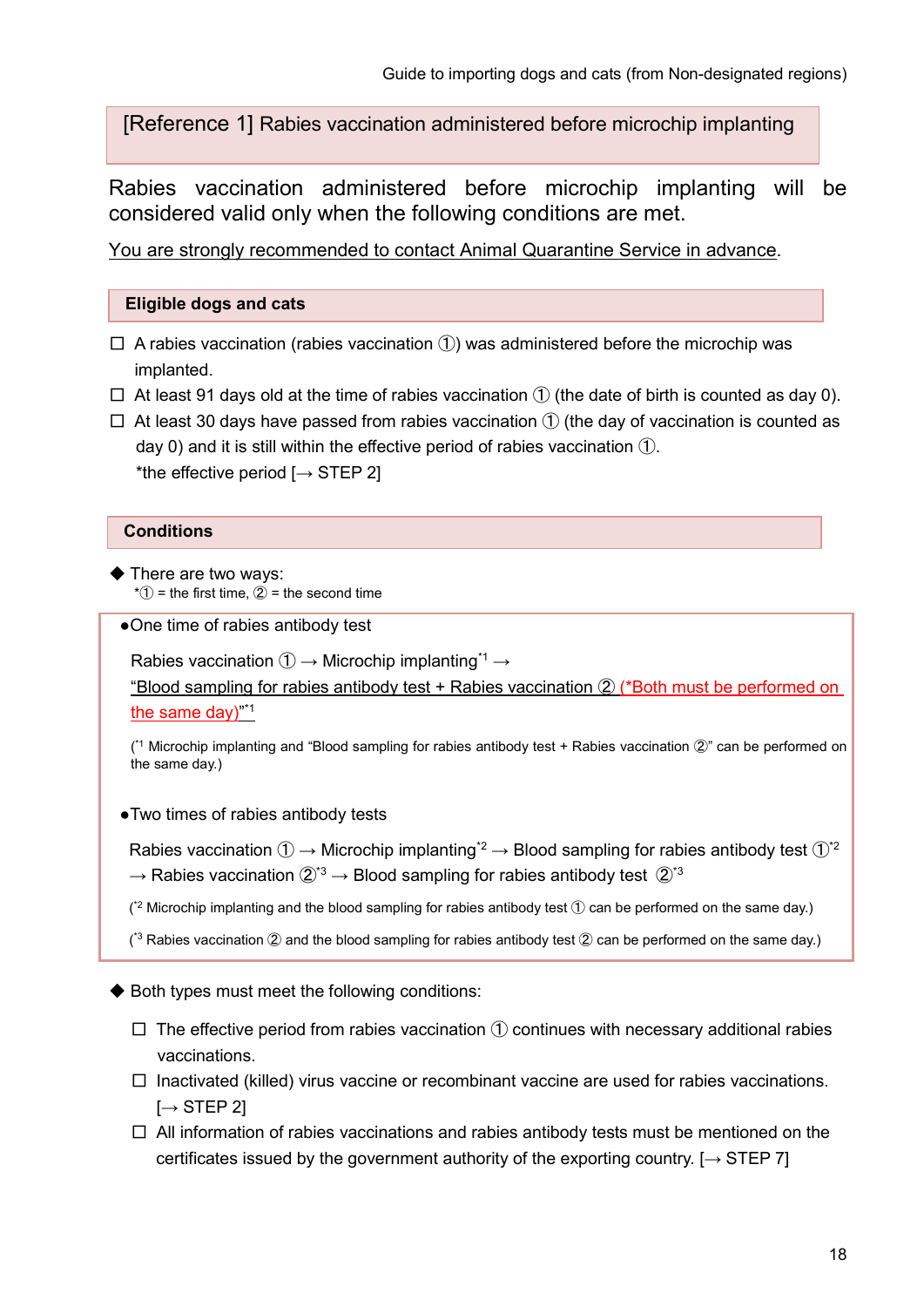Flow chart for [Reference 1]



 $*$ At least 30 days have passed from rabies vaccination  $\Omega$  (the date of rabies vaccination  $\Omega$ ) is counted as day 0) and it is still within the effective period of rabies vaccine  $(1)$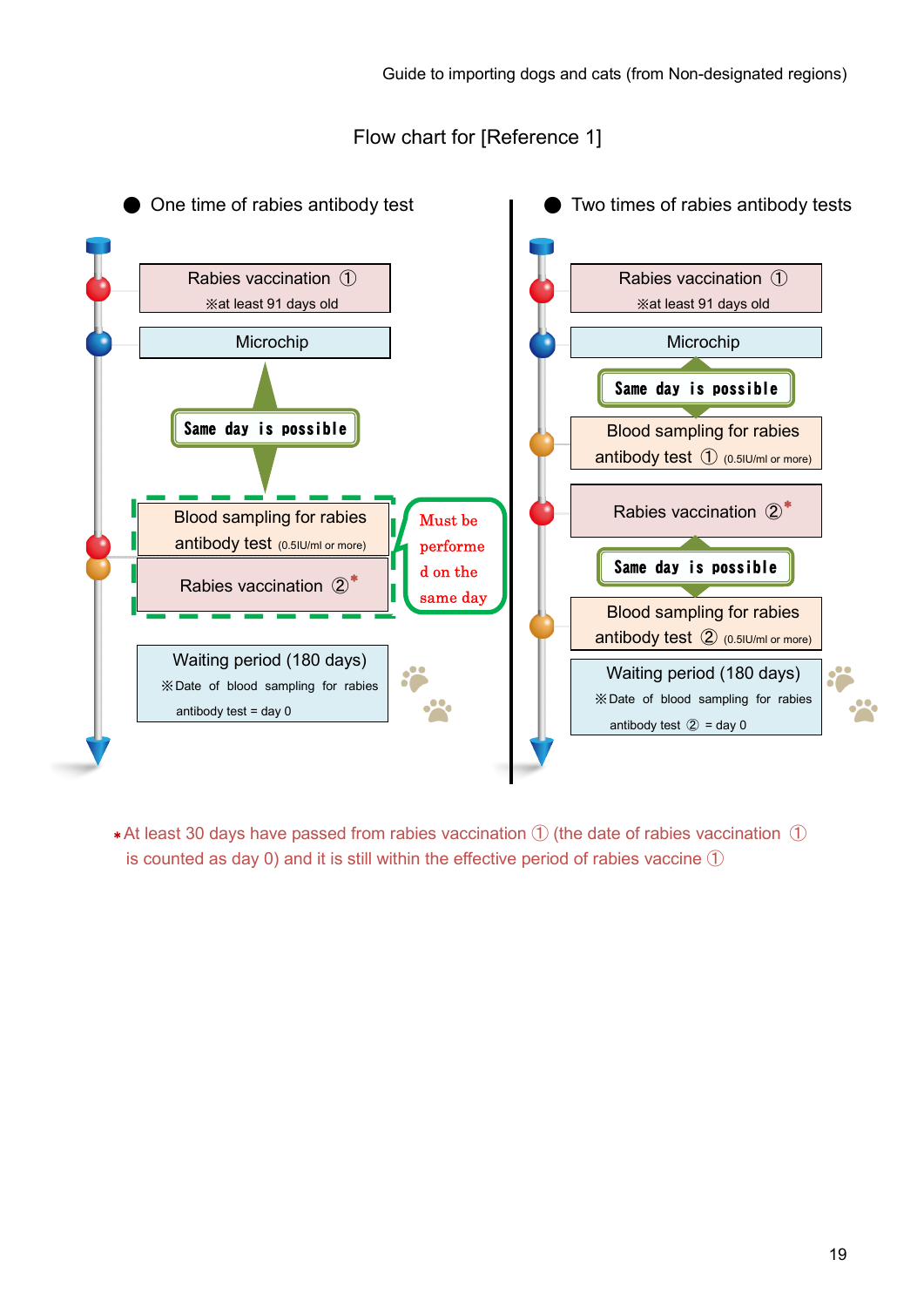[Reference 2] Notes for transportation

On transporting dogs and cats, the importer should note the following matters.

#### 1. Ports of entry where import is allowed

Dogs can be imported only through the following ports.

Ports where cats can be imported are not restricted. If a port of entry other than those listed below is to be used for importing cats, contact Animal Quarantine Service in advance.

- ◆ Airport: New Chitose Airport, Narita International Airport, Tokyo International Airport (Haneda Airport), Chubu International Airport, Kansai International Airport, Kitakyushu Airport, Fukuoka Airport, Kagoshima Airport, Naha Airport
- ◆ Seaport: Tomakomai Seaport, Keihin Seaport (Tokyo, Yokohama), Nagoya Seaport, Hanshin Seaport (Osaka, Hyogo), Kanmon Seaport, Hakata Seaport, Kagoshima Seaport, Naha Seaport

#### **Precautions**

• Dogs and cats that are subject to quarantine for more than 12 hours [→ STEP 8-2] must arrive at a port with a detention facility.

#### 2. Health condition for transport

The following dogs or cats are not suited for transport or quarantine. If it is necessary to import such animals, we recommend you to contact your veterinarian in advance whether the dog or cat can endure the transportation and quarantined.

- ◆ Puppies, kittens or old age
- ◆ Pregnant or lactating
- ◆ With a history of illness, sickly, or currently receiving medication (other than for parasite treatment)
- ◆ Injured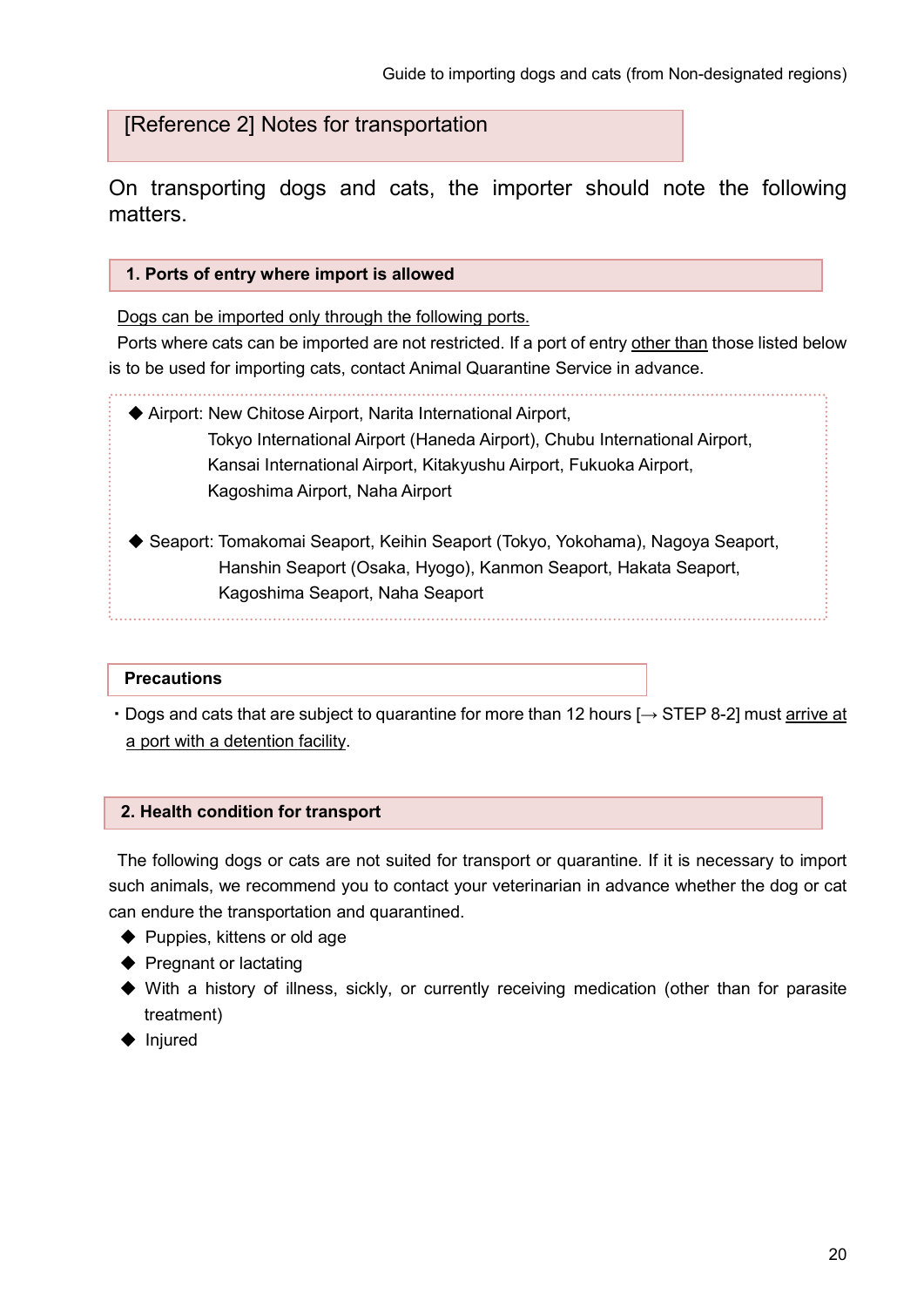#### 3. Transport cage

The importer is responsible for choosing an appropriate transport cage that is not uncomfortable for the dog or cat but prevents their escape and ensures safe transport. For further information on the acceptable size or type of transport cages for boarding, contact the airline etc. to be used.

#### 4. Types of transportation

There are two types of transportation: hand luggage (checked baggage) and cargo. For further information, contact the airline etc. to be used.

◆ Hand luggage (checked baggage) The dog or cat is to be transported as a carry-on baggage or checked baggage. If boarded as checked baggage, the dog or cat will be picked up at the area where checked baggage is picked up.

#### ◆ Cargo

The dog or cat is to be transported as air cargo (or sea cargo).

For air cargo, an "AWB (Air Waybill)" is issued.

For sea cargo, a "B/L (Bill of Lading)" is issued.

Upon arrival in Japan, the dog or cat is transported to the cargo shed (bonded warehouse) in the cargo area.

Animal quarantine procedures are followed by customs procedures.

#### **Precautions**

・Airlines etc. may apply various restrictions for transportation.

For further information, contact the airline etc. to be used.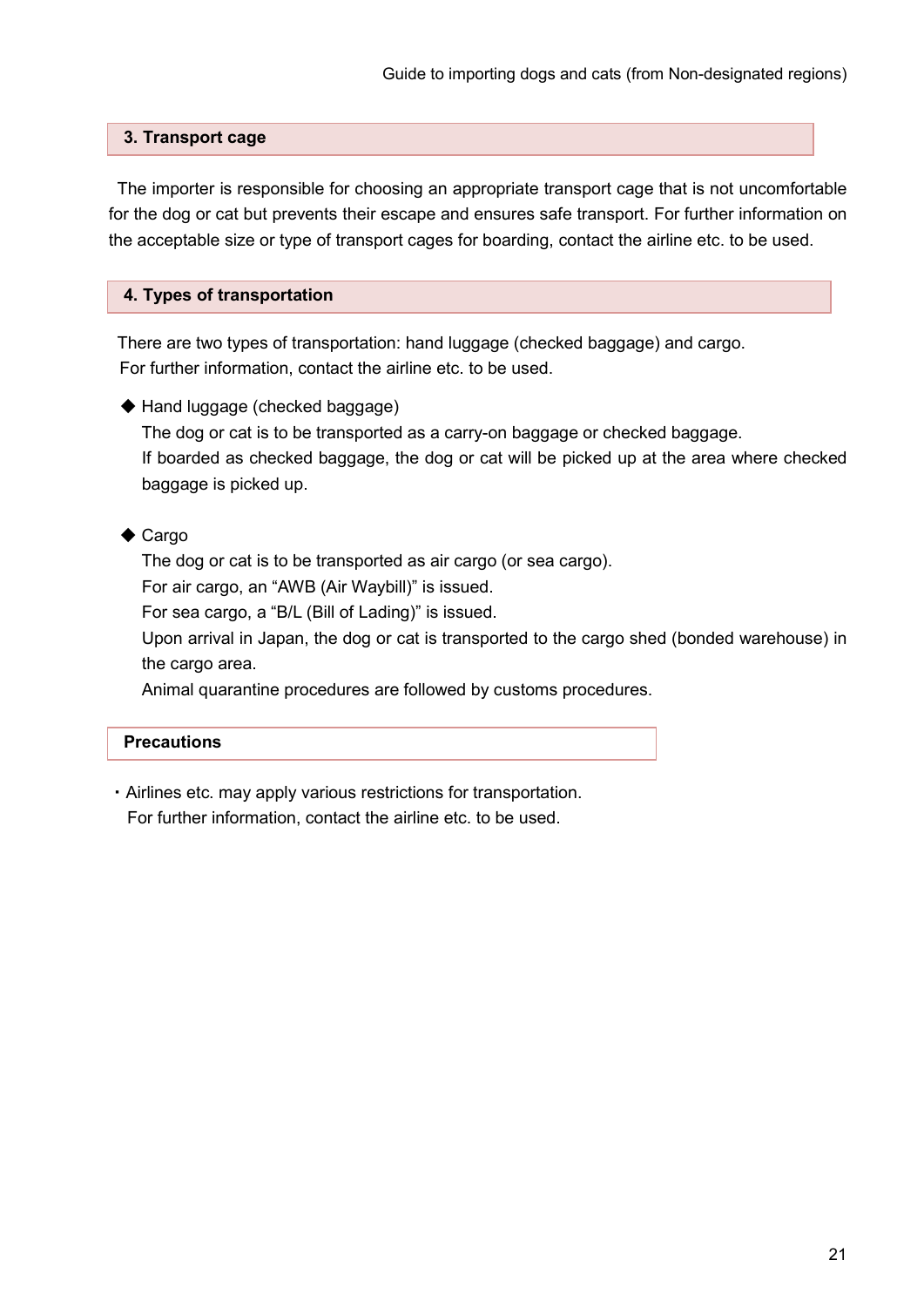# [Reference 3] Recommended treatments (vaccinations, parasite treatment)

In terms of animal health care and sanitary control of the detention facility, the following treatments are recommended.

In particular, for dogs and cats subject to quarantine at a detention facility  $[\rightarrow$  STEP 8-2] upon arrival in Japan, vaccinations (combination vaccine) and parasite treatment should be performed in advance.

### 1. Vaccinations (combination vaccine)

- ◆ For dogs: Distemper, canine adenovirus type 2, canine parvovirus disease, etc.
- ◆ For cats: Feline viral rhinotracheitis, feline calicivirus infection, feline panleukopenia, etc.

#### **Precautions**

・Dogs and cats should be vaccinated under the guidance of your veterinarian to give them sufficient antibodies.

#### 2. Treatment for external and internal parasites

- ◆ External parasites: fleas, ticks
- ◆ Internal parasites: nematodes, cestodes

#### **Precautions**

・The effect of treatment for parasites must be maintained at the time of arrival in Japan.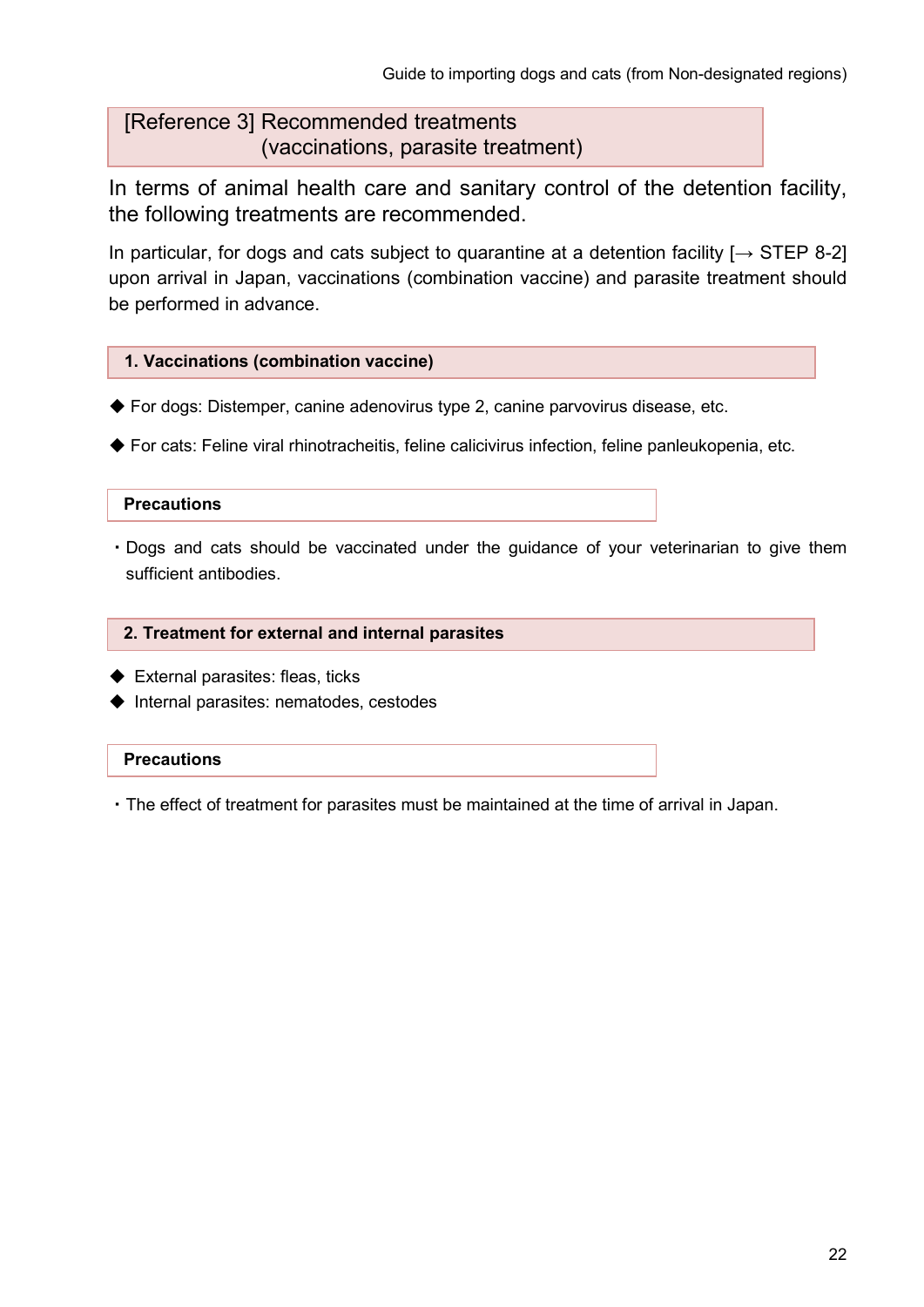# C. List of Animal Quarantine Service

| Name                                                           | Airport, Seaport                                           | <b>TEL</b>      | <b>FAX</b>      | E-mail address                                                                                                     |
|----------------------------------------------------------------|------------------------------------------------------------|-----------------|-----------------|--------------------------------------------------------------------------------------------------------------------|
| Hokkaido and Tohoku Branch                                     | Tomakomai Seaport,<br>New Chitose Airport                  | +81-123-24-6080 | +81-123-24-6091 | ags.spk@maff.go.jp                                                                                                 |
| Narita Branch, Contact desk<br>for travel of dog & cat         | Narita International Airport                               | +81-476-32-6664 | +81-476-34-4261 | ags.nrtr1@maff.go.jp<br>(Terminal 1)<br>ags.nrtr2@maff.go.jp<br>(Terminal 2)<br>ags.nrtcargo@maff.go.jp<br>(Cargo) |
| Haneda Airport Branch<br>(Terminal 3)                          | Tokyo International Airport                                | +81-3-5757-9753 | +81-3-5757-9759 | ags.hnd@maff.go.jp                                                                                                 |
| Haneda Airport Branch, Contact<br>desk for travel of dog & cat | (Haneda Airport)                                           | +81-3-5757-9752 | +81-3-5757-9759 | ags.hnd@maff.go.jp                                                                                                 |
| Haneda Airport Branch<br>(Cargo)                               | Tokyo International Airport<br>(Haneda Airport)<br>(Cargo) | +81-3-5757-9755 | +81-3-5757-9760 | ags.hndcargo@maff.go.jp<br>(Cargo)                                                                                 |
| Yokohama Head Office<br><b>Animal Quarantine Division</b>      | Keihin Seaport<br>(Tokyo, Yokohama)                        | +81-45-751-5973 | +81-45-751-5951 | aqs.yokdobutu@maff.go.jp                                                                                           |
| Chubu Airport Branch                                           | Chubu International Airport                                | +81-569-38-8577 | +81-569-38-8585 | ags.nga@maff.go.jp                                                                                                 |
| Nagoya Sub-branch                                              | Nagoya Seaport                                             | +81-52-651-0334 | +81-52-661-0203 | ags.ngo@maff.go.jp                                                                                                 |
| Kansai Airport Branch, Contact<br>desk for travel of dog & cat | Kansai International Airport                               | +81-72-455-1956 | +81-72-455-1957 | aqs.kixk1@maff.go.jp                                                                                               |
| Kansai Airport Branch, Except<br>for the above                 |                                                            | +81-72-455-1986 |                 |                                                                                                                    |
| Kansai Airport Branch (Cargo)                                  |                                                            | +81-72-455-1958 | +81-72-455-1959 | aqs.kixcargo@maff.go.jp                                                                                            |
| Kobe Branch                                                    | Hanshin Seaport (Hyogo)                                    | +81-78-222-8990 | +81-78-222-8993 | ags.ukb@maff.go.jp                                                                                                 |
| Osaka Sub-branch                                               | Hanshin Seaport (Osaka)                                    | +81-6-6575-3466 | +81-6-6575-0977 | aqs.osa@maff.go.jp                                                                                                 |
| Moji Branch                                                    | Kanmon Seaport,<br>Kitakyushu Airport                      | +81-93-321-1116 | +81-93-332-5858 | ags.moj@maff.go.jp                                                                                                 |
| Hakata Sub-branch                                              | Hakata Seaport                                             | +81-92-262-5285 | +81-92-262-5283 | ags.hkt@maff.go.jp                                                                                                 |
| Fukuoka Airport Sub-branch                                     | Fukuoka Airport                                            | +81-92-477-0080 | +81-92-477-7580 | ags.fuk@maff.go.jp                                                                                                 |
| Kagoshima Airport Sub-branch                                   | Kagoshima Airport,<br>Kagoshima Seaport                    | +81-995-43-9061 | +81-995-43-9066 | ags.kop@maff.go.jp                                                                                                 |
| Okinawa Branch                                                 | Naha Seaport                                               | +81-98-861-4370 | +81-98-862-0093 | ags.nah@maff.go.jp                                                                                                 |
| Naha Airport Sub-branch                                        | Naha Airport                                               | +81-98-857-4468 | +81-98-859-1646 | ags.nap@maff.go.jp                                                                                                 |